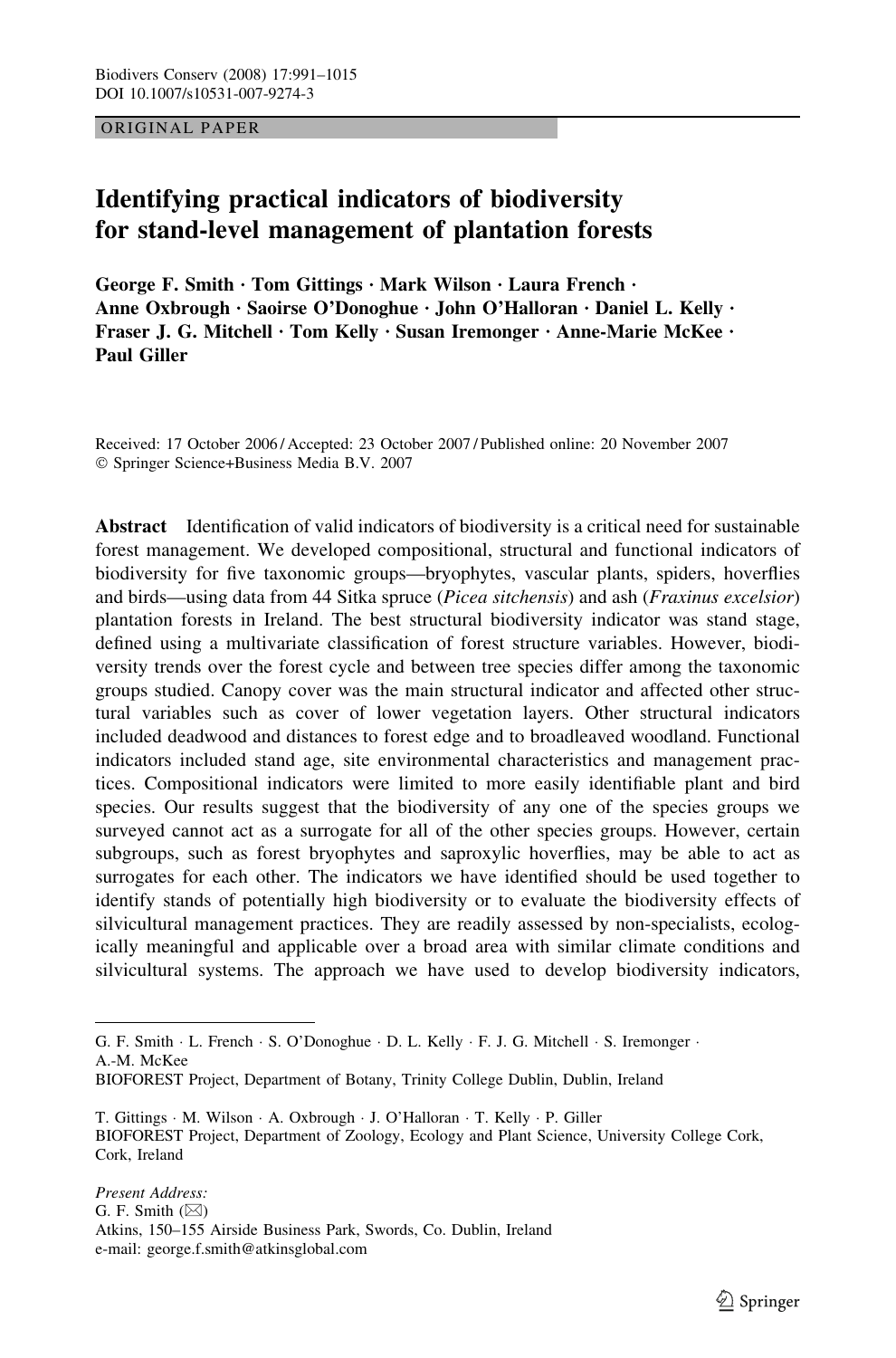including stand structural types, is widely relevant and can enhance sustainable forest management of plantations.

Keywords Biodiversity · Forest management · Indicator · Plantation · Species richness · Stand structure · Sustainable forest management

## Abbreviations

| CWD    | Coarse woody debris                         |
|--------|---------------------------------------------|
| Dbh    | Diameter at breast height $(1.3 \text{ m})$ |
| GPS    | Geographical positioning system             |
| IndVal | Indicator value                             |
| NMS    | Non-metric multidimensional scaling         |
| PCA    | Principal components analysis               |
| Se     | Standard error                              |
| SR     | Species richness                            |
|        |                                             |

# Introduction

Comprehensive biodiversity inventories of natural forests are virtually impossible to undertake because of the time and effort involved (Lawton et al. [1998\)](#page-23-0). Similarly, the resources necessary to complete biodiversity inventories of plantation forests are not usually available, despite the often simplified nature of plantation ecosystems. Therefore, biodiversity assessment and management in plantation forests must rely on the use of biodiversity indicators (Lindenmayer [1999;](#page-23-0) Noss [1999;](#page-23-0) Lindenmayer et al. [2000](#page-23-0); Larsson [2001\)](#page-22-0). Despite the clear need, however, most indicators that have been published or exist in the 'grey' literature are the product of conventional wisdom and lack scientific validation (Noss [1999;](#page-23-0) Lindenmayer et al. [2006\)](#page-23-0).

In order for indicators to be practical for sustainable forest management, it is important that they are repeatable, cost-effective, ecologically meaningful and easy to assess, particularly by forest managers or other non-ecologists (Ferris and Humphrey [1999](#page-22-0)). Indicators can be used by forest managers to assess the effect of site management on biodiversity or to identify sites that potentially are of high biodiversity value, in order to comply with national forest standards (e.g. Forest Service [2000b](#page-22-0), [c;](#page-22-0) Forestry Commission [2004\)](#page-22-0) or the requirements of forestry grant schemes (e.g. Forest Service [2000a,](#page-22-0) [2006\)](#page-22-0). In sites where few indicators are present, management can be reviewed and improved. Forest stands identified as being of potentially high biodiversity can be surveyed and assessed more thoroughly, and management for biodiversity can be prioritised in forest planning and operations. Forest biodiversity indicators can be developed at the regional or landscape scales for use in forest planning, but stand-scale indicators may be the most practical, as most management operations are carried out at this level (Similä et al. [2006\)](#page-23-0).

At the level of the forest stand, compositional indicators can be particular species or species groups (Noss [1990](#page-23-0)). The universality and applicability of surrogacy relationships among species groups—where the diversity of one group reflects diversity in another, unrelated group—are the focus of much recent conservation biology research, with mixed results (e.g. Howard et al. [1998](#page-22-0); Vessby et al. [2002;](#page-24-0) Sætersdal et al. [2003](#page-23-0); Anand et al. [2005;](#page-21-0)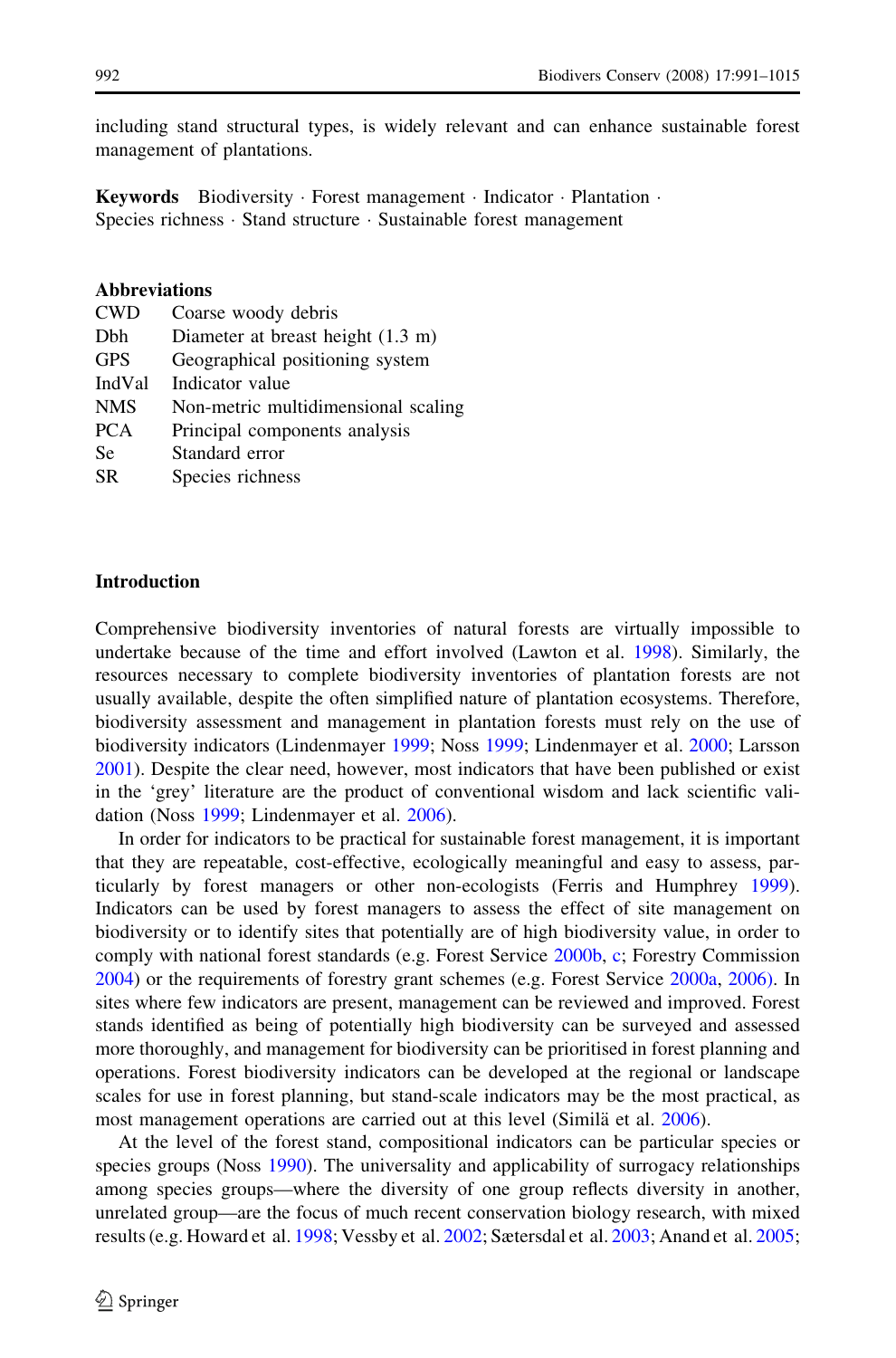Oertli et al. [2005](#page-23-0); Williams et al. [2006;](#page-24-0) Similä et al. [2006\)](#page-23-0). Important elements of forest structure that may serve as structural indicators include tree size, vertical foliage distribution, horizontal canopy distribution and density and abundance of deadwood (Noss [1990;](#page-23-0) Spies [1998\)](#page-24-0). Functional indicators can include processes such as productivity, nutrient cycling rates, disturbance regime and management practices (Noss [1990\)](#page-23-0).

Aspects of stand structure have the potential to be particularly useful biodiversity indicators, especially as structure is the product of site environment and management and directly affects biodiversity and ecosystem function (Spies [1998](#page-24-0)). Comparison of managed forests and old, natural forests has found that managed forests often lack old-growth features, such as large trees, vertical heterogeneity, diverse tree species assemblages and large-diameter dead wood, that may be important for promoting biodiversity (Halpern and Spies [1995;](#page-22-0) Hodge and Peterken [1998](#page-22-0); Humphrey [2005](#page-22-0)). Accordingly, many studies of forest biodiversity have paid special attention to stand structure (e.g. Pitkänen [1997;](#page-23-0) Humphrey et al. [1999](#page-22-0), [2002](#page-22-0); Ferris et al. [2000](#page-22-0)). However, quantification of stand structure can be difficult due to its multivariate nature (McElhinny et al. [2005](#page-23-0)).

In this paper, we develop potential indicators for biodiversity of five groups of plants and animals in plantation forests. These indicators can be used by non-specialists as tools to assess the effectiveness of current management practices in maintaining forest biodiversity and/or to identify stands or forests of potentially high biodiversity value. We pay particular attention to stand structure by developing a forest stand structure classification and assessing how changes in stand structure are reflected by changes in biodiversity.

#### **Methods**

## Species groups

This study was part of a larger research programme on biodiversity in commercial forestry plantations in Ireland (O'Halloran et al. [2004;](#page-23-0) Smith et al. [2005;](#page-23-0) Iremonger et al. [2007](#page-22-0)). We were not able to survey all taxonomic groups present in plantation forests, and thus we focused our efforts on five groups: bryophytes, vascular plants, spiders, hoverflies (Diptera: Syrphidae) and birds. These groups vary in mobility and the scales at which forest environment and management are likely to affect their diversity. The ecology and taxonomy of these groups are well-known. Forest understorey vegetation provides food and structural diversity that can be exploited by dependent fauna. Vascular plants in particular are a wellknown group in Ireland and have been used as surrogates for total biodiversity in other countries (Ferris and Humphrey [1999;](#page-22-0) Niemi and McDonald [2004](#page-23-0)). Bryophytes are an important component of native forest flora, and in oceanic regions attain levels of diversity comparable with higher plants (Kelly [1981](#page-22-0), [2005](#page-22-0)). Spiders represent an intermediate trophic level, and because of their relatively small ranges, they are responsive to changes at the stand and smaller scales (Niemela et al. [1996\)](#page-23-0). Hoverflies are quite mobile and are therefore more sensitive to conditions at larger scales than spiders. They are a diverse group in terms of trophic and habitat requirements and have been used as indicators of disturbance or habitat quality (Sommagio [1999\)](#page-23-0). Birds range over wider areas than members of any of the other taxa, and are therefore affected by environmental variation at the plantation and landscape scales (Pithon et al. [2005\)](#page-23-0). Species assemblages present in the sites surveyed are analysed in more detail in related work (French et al. [in press](#page-22-0); Oxbrough et al. [2005](#page-23-0); Smith et al. [2005](#page-23-0); Wilson et al. [2006\)](#page-24-0).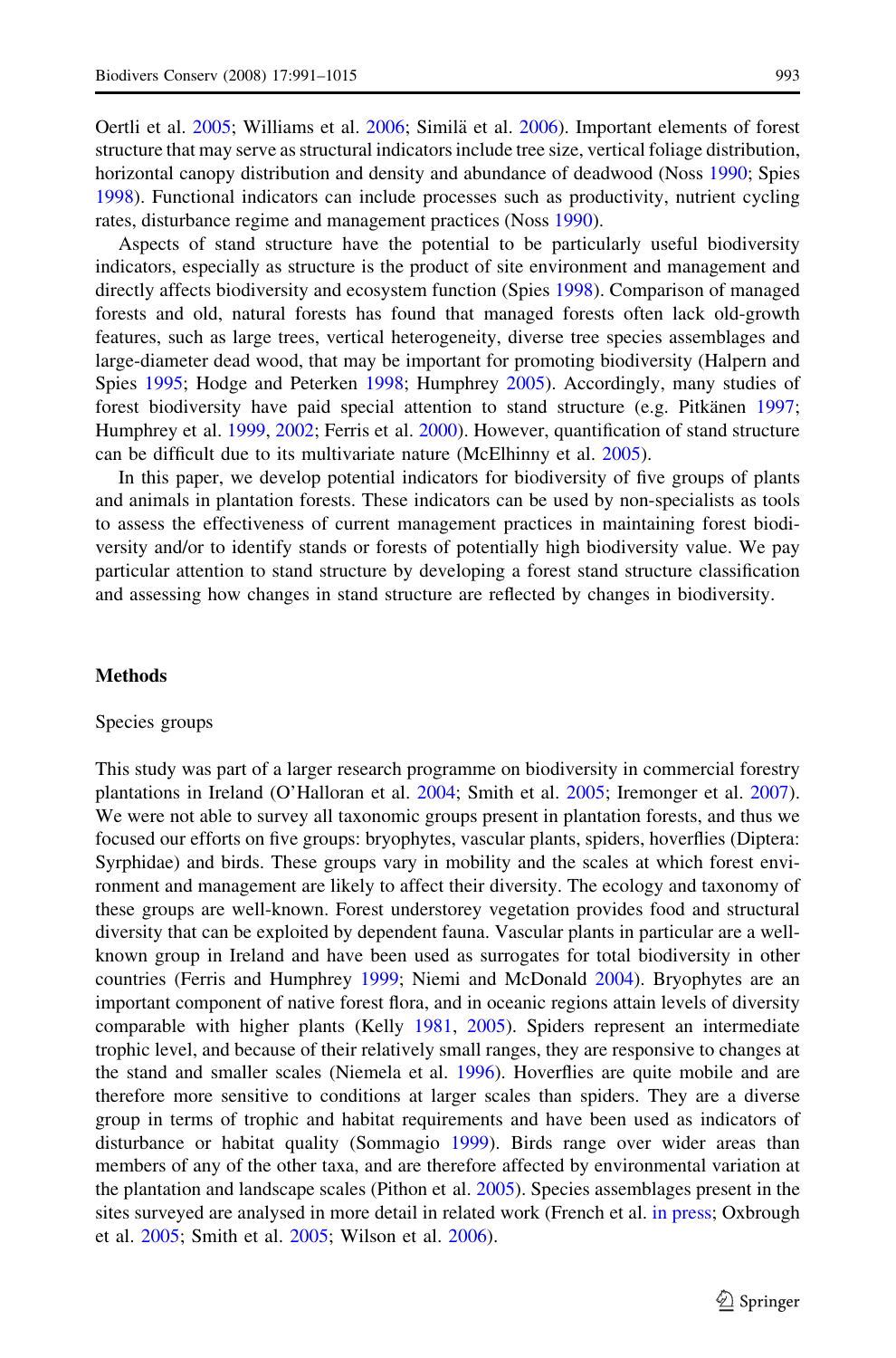## Study design

The study sites were in 44 plantation forests distributed across the Republic of Ireland (Fig. 1). In 12 sites, ash (Fraxinus excelsior) stands were sampled, and in 20 sites, Sitka spruce (Picea sitchensis) stands were sampled. In the remaining 12 sites, both ash and Sitka spruce stands were present in a non-intimate mix. These two species were chosen as the most commonly planted native broadleaf and the most commonly planted exotic conifer in Ireland. Each forest was in its first rotation and was at least 4 ha in area. The forests ranged in age from 5 yr to 81 yr at the time of surveying. The majority of the study sites are owned by Coillte Teoranta, the semi-state forestry company, and only a few of the youngest forests were privately owned. Sites were surveyed in 2001 and 2002.

We employed a chronosequence approach where we sampled different sites at different stages of maturity. We selected age classes that would represent the major structural changes that take place over the course of a commercial rotation:

- 5 years: prior to canopy closure (4 pure spruce, 4 pure ash and 4 spruce/ash mix sites)
- 8–15 years: canopy closure phase (4 pure spruce, 4 pure ash and 4 spruce/ash mix sites)
- 20–30 years: mid-rotation, beginning of thinning operations (4 pure spruce sites)



Fig. 1 Location of the 44 forests surveyed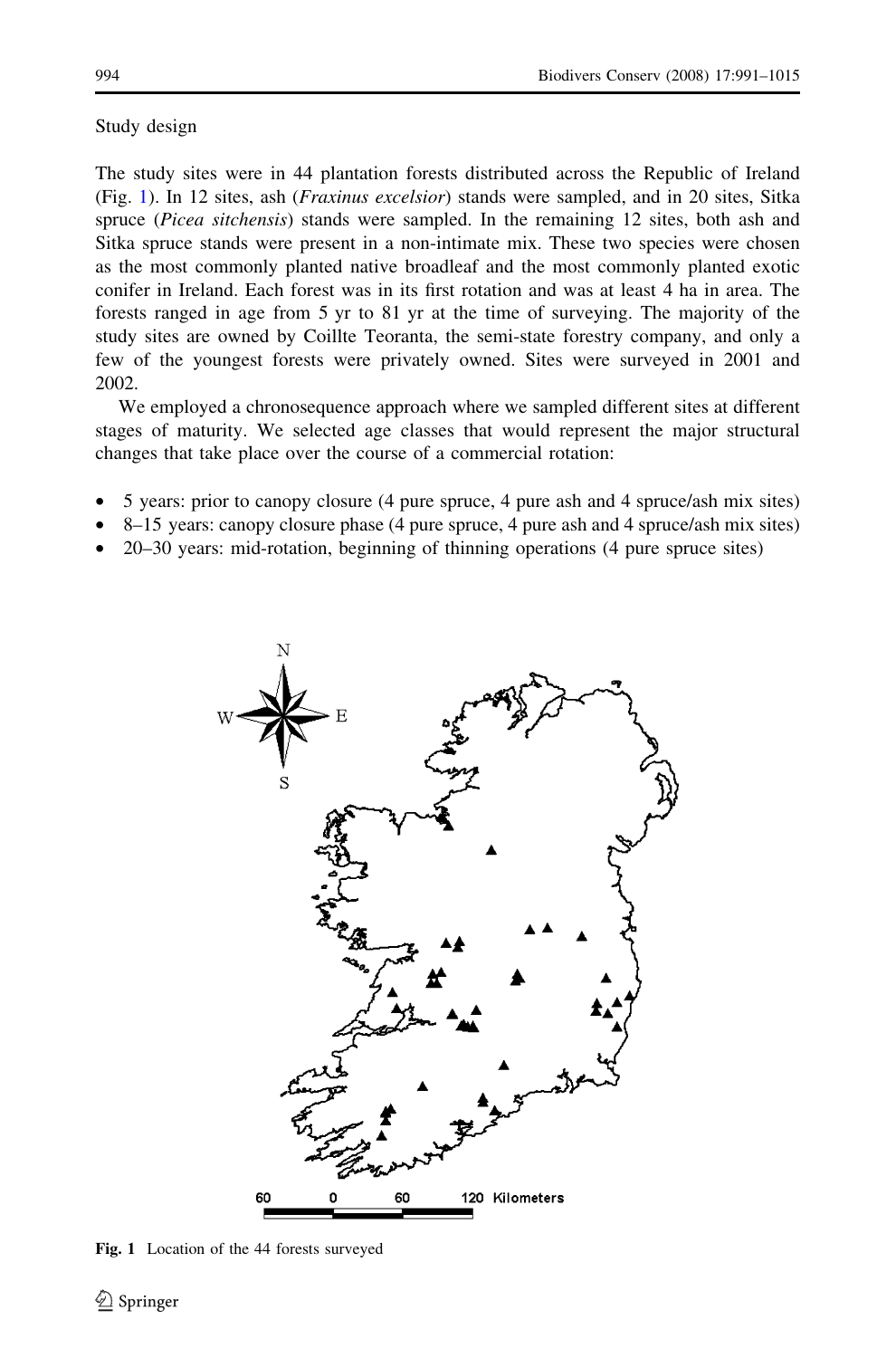- 35–50 years: approaching commercial maturity of Sitka spruce (8 pure spruce and 4 spruce/ash mix sites)
- 50–81 years: approaching commercial maturity of ash (4 pure ash sites)

To reduce confounding variation among age classes due solely to site environmental factors, study sites were clustered geographically, with each cluster including sites across the range of age  $\times$  species combinations. It was not possible to match pure ash sites, as few such sites existed that met our forest size site selection criterion.

Because of logistical difficulties largely caused by an outbreak of foot-and-mouth disease in 2001, and also because of loss of invertebrate traps to disturbance, it was not possible to sample every site for all taxonomic groups. We indicate sample size or degrees of freedom for all statistical tests performed.

#### Field survey

Bryophytes and vascular plants were surveyed in three representative 100 m<sup>2</sup> plots at least 50 m apart at each site. Percent cover of each species was estimated to the nearest 5%. Forest structure was also assessed in these plots. Top height of the dominant trees and average spacing between trees was measured. Diameter at breast height (dbh, measured at 1.3 m) was measured for all trees in the plot, or for a random subsample of 10 trees in dense stands 15 yrs old or less. The percentage cover of the forest canopy was estimated by eye by two and usually three researchers jointly to reduce variation in estimates. Height, canopy cover, spacing and mean dbh for each plot were then averaged to produce means for each site. Volume of coarse woody debris  $(CWD) > 7$  cm diameter was measured in each plot.

Spiders were sampled using pitfall traps (Curtis  $1980$ ) arranged in 16 m<sup>2</sup> plots established at least 50 m apart. Where possible, spider plots were adjacent to vegetation plots. Five pitfall traps were established in each plot, and five plots were established in each monoculture site. In mix sites, five plots were sampled in the spruce component and two in the smaller ash component. Pitfall traps were run for nine weeks and emptied and changed every third week. Cover of litter, bare soil and vegetation in three layers  $(<10 \text{ cm}, >10–$ 50 cm and [50–200 cm) were estimated in each plot using the Braun-Blanquet scale (Mueller-Dombois and Ellenberg [1974\)](#page-23-0).

Hoverflies were sampled using two Malaise traps (Southwood [2000\)](#page-24-0) in each monoculture site and the spruce component of mix sites, and one Malaise trap in the ash component of mix sites. Traps were located in canopy gaps rather than under a closed canopy to increase their effectiveness. Traps were located at least 100 m from each other and were run for a minimum of six weeks. The presence of wet microhabitat features, such as streams and flushes, within 100 m of each trap was recorded. Frequency of standing and fallen CWD in the vicinity of each trap was recorded in four  $10 \times 100$  m transects radiating from the trap towards the four cardinal compass points.

Birds were surveyed using 4–9 point counts (Bibby et al. [1992](#page-21-0)) per site, depending on the size and structural variation of the site. Points were located at least 100 m from each other, and their location was marked using a GPS. Point counts were conducted for 10 minutes, during which birds more than 50 m away were recorded and the positions of birds within 50 m were estimated. The distance of each sampling point to the nearest forest edge was determined using ArcView GIS. Canopy height (m) and the cover (nearest 5%) of three vegetation layers—canopy, shrub (woody plants 0.5–2 m tall, excluding young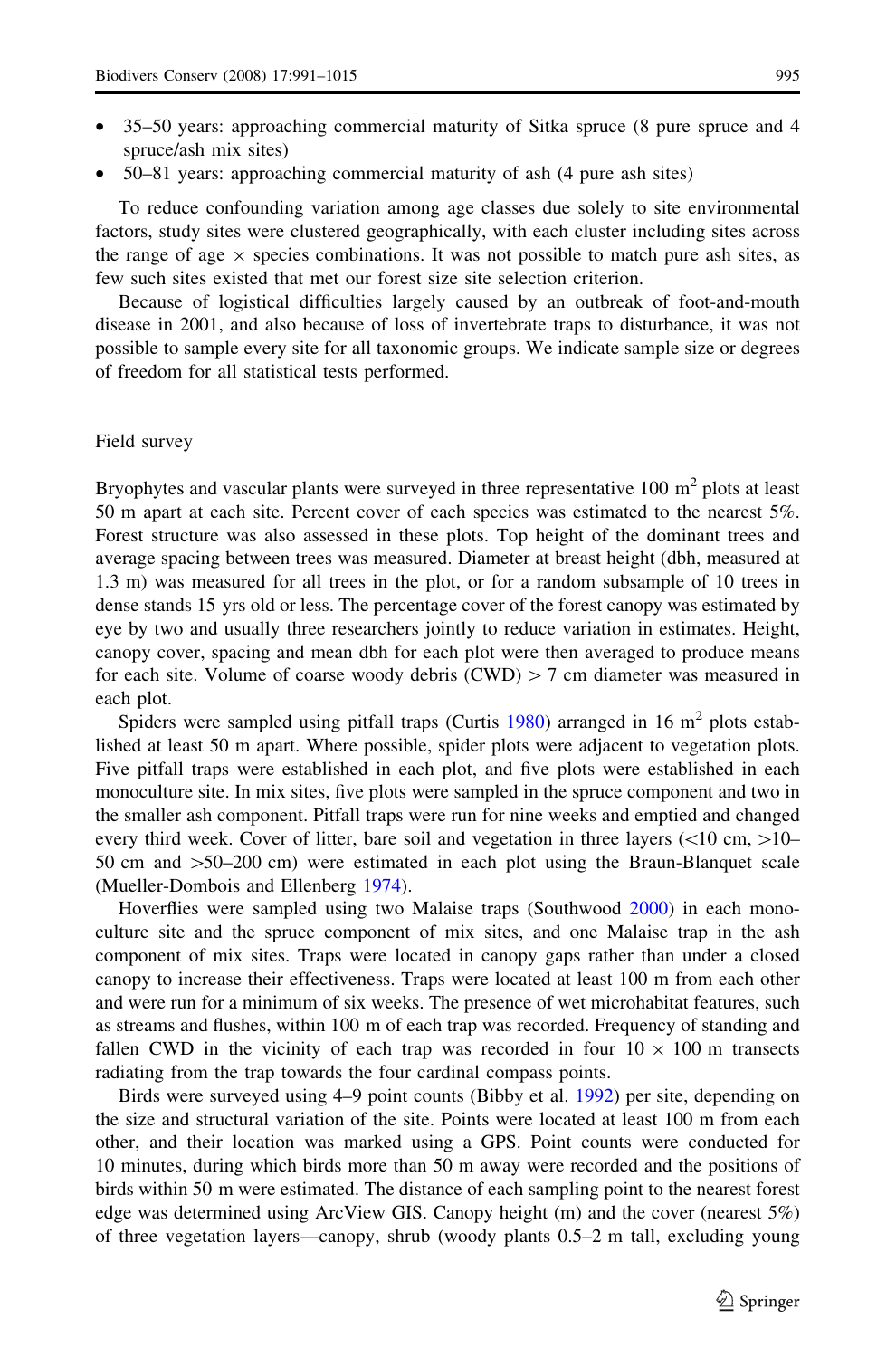planted trees) and field/ground layer (non-woody vascular plants and bryophytes)—were recorded within 30 m of each point.

Soil samples were collected in each  $100 \text{ m}^2$  vegetation plot; subsamples were taken from the four corners and then bulked. The pH of field-moist soils was measured using a pH meter with a glass electrode on a soil:distilled water (1:2) suspension. The soils were then air-dried and sieved prior to further chemical and physical analyses. Available P was extracted using Morgan's reagent and quantified by a colorimetric method using a spectrophotometer (Allen et al. [1986\)](#page-21-0). Further environmental data, such as elevation, were collected at the sampling unit or site level, as appropriate. Distance from the site to the nearest old woodland and the area of old woodland within 1 km were determined using 1:10,560 Ordnance Survey maps published from 1900 to 1915. Management information was obtained from the Coillte inventory and forest managers.

For further details on survey methodology, see French et al. ([in press\)](#page-22-0) for vegetation, Oxbrough et al. ([2005\)](#page-23-0) for spiders, Wilson et al. [\(2006](#page-24-0)) for birds and Smith et al. ([2005](#page-23-0)) for all taxonomic groups, environmental and management data and overall study design. Nomenclature follows Smith [\(2004](#page-23-0)) for mosses, Stace [\(1997](#page-24-0)) for vascular plants and Beaman [\(1994](#page-21-0)) for birds.

#### Data analysis

#### Stand structural types

Preliminary analyses of stand structural variables, such as canopy cover and tree size, showed high variability within a given age class. Forest age is only one of many factors that affect stand structure. Other factors include environmental parameters, such as climate and soil fertility, and management factors, such as thinning regime. Although stand age per se can influence biodiversity, particularly through the operation of dispersal and colonisation mechanisms, changes in stand structure in plantation forestry may have a stronger affect on biodiversity through modification of the below-canopy environment. Accordingly, many studies of forest biodiversity focus on stand structure rather than stand age (e.g. Pitkänen [1997](#page-23-0); Humphrey et al. [1999,](#page-22-0) [2002](#page-22-0); Ferris et al. [2000\)](#page-22-0).

To improve our investigations of biodiversity and structural changes over the forest cycle, we developed a small number of stand structural types to summarise the structural characteristics of our study sites. Separate analyses of forest structure were conducted for each tree species (ash or Sitka spruce) using data from the vegetation plots. PCA ordination using covariance matrices was conducted on site means of canopy cover, tree height, dbh and spacing. Percent variation explained by individual axes was calculated by dividing the eigenvalue of each axis by the sum of all eigenvalues. Sites were assigned to structural stages using Ward's hierarchical clustering (Legendre and Legendre [1998](#page-23-0)). All variables were transformed to a 0–1 scale by ranging (Sneath and Sokal [1973\)](#page-23-0) prior to analysis to place them on equivalent scales. Ordinations were performed using PC-Ord (McCune and Mefford [1997](#page-23-0)).

#### Biodiversity measures

Species richness of each of the taxonomic groups was calculated at the sample unit and site levels. We focus on species richness as our primary measure of biodiversity, as this is the most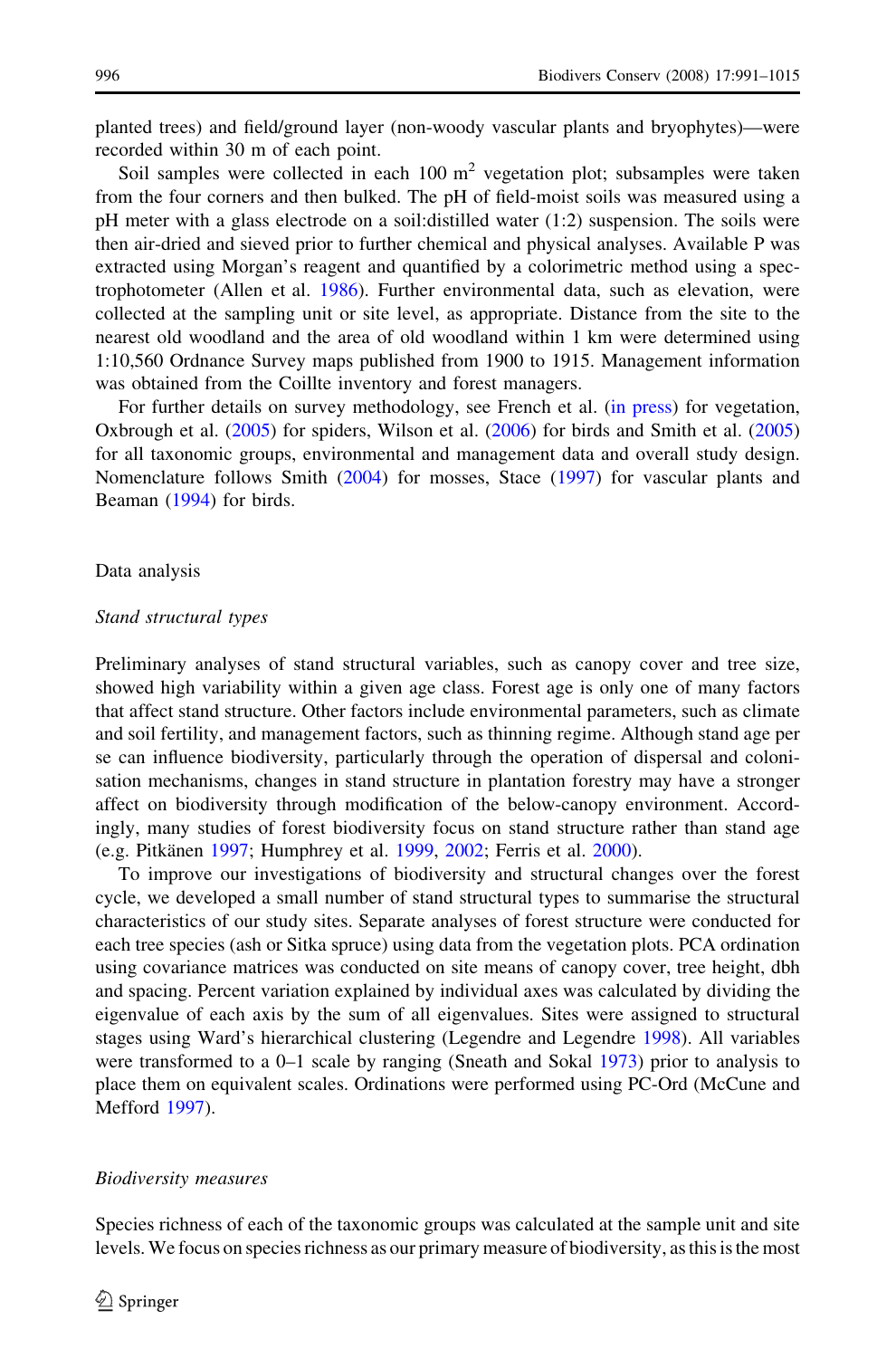basic and universal method (Gaston [1996;](#page-22-0) Magurran [2004](#page-23-0)). However, total species richness does not indicate whether the species involved are of conservation significance and will also underestimate the conservation value of important but naturally species-poor habitats. To address this issue, we have analysed species richness of various subgroups: species characteristic of forest in Ireland (calculated separately for bryophytes, vascular plants, spiders, hoverflies and birds); hoverflies dependent on deadwood (saproxylic species), wet substrates, ground debris or semi-natural habitats (anthropophobic species: Speight and Castella [2001\)](#page-24-0); and ground-nesting and cavity-nesting birds. Species characteristic of native woodland in Ireland will be referred to as 'forest species', although they may not be typical forest species elsewhere. Plantation forests may have an important role in providing habitat for forest species in regions where semi-natural forests are rare, as is the case in Ireland where less than 1% of the island is occupied by semi-natural forest (Cross [1998\)](#page-21-0).

Species assemblages were identified using non-metric multidimensional scaling ordination (NMS) and flexible-beta clustering (Legendre and Legendre [1998\)](#page-23-0). The results of these analyses will be briefly referred to, but space precludes a complete presentation of the analysis and results. For further details, see French et al. ([in press\)](#page-22-0) for vegetation, Oxbrough et al. [\(2005](#page-23-0)) for spiders, Wilson et al. [\(2006](#page-24-0)) for birds and Smith et al. ([2005\)](#page-23-0) for all taxonomic groups. Indicator species of vegetation cluster groups were identified using indicator species analysis (Dufrêne and Legendre [1997](#page-21-0)). The method assesses the constancy and fidelity of species to defined assemblages and produces an indicator value score (IndVal) ranging from 0 to 100 which can be validated using Monte Carlo tests. Ordinations and indicator species analysis were performed using PC-Ord (McCune and Mefford [1997\)](#page-23-0).

# **Indicators**

Changes in species richness over forest structural stages were compared for the five taxonomic groups and the five forest species subgroups. Relationships between potential indicators and species richness were analysed using ANOVA/t-tests for categorical variables and correlation (Pearson's r) for continuous variables. Prior to analysis, variables were inspected for conformity to assumptions of parametric statistics and transformed where necessary. In some cases, transformation was inadequate, and Kruskal–Wallis tests or Spearman's rank correlation as appropriate were used instead (Sokal and Rohlf [1995](#page-23-0)). Correlations among predictive variables were also investigated. As distance to semi-natural woodland and area of woodland within 1 km were negatively correlated with forest age, partial correlations between species richness and woodland variables were performed to control for the effects of forest age. Differences in species richness between ash and spruce stands were tested using nested ANOVAs, with stand structural stage as the nested factor, to partition variation due to structural stage and not tree species. These analyses were performed using SPSS [\(2001](#page-24-0)).

# **Results**

# Stand structural types

# Sitka spruce

The PCA ordination (Fig. [2\)](#page-7-0) shows that the sites form a continuum of changing stand structure over the plantation cycle. Axis 1 explains 73% of the variance in the structural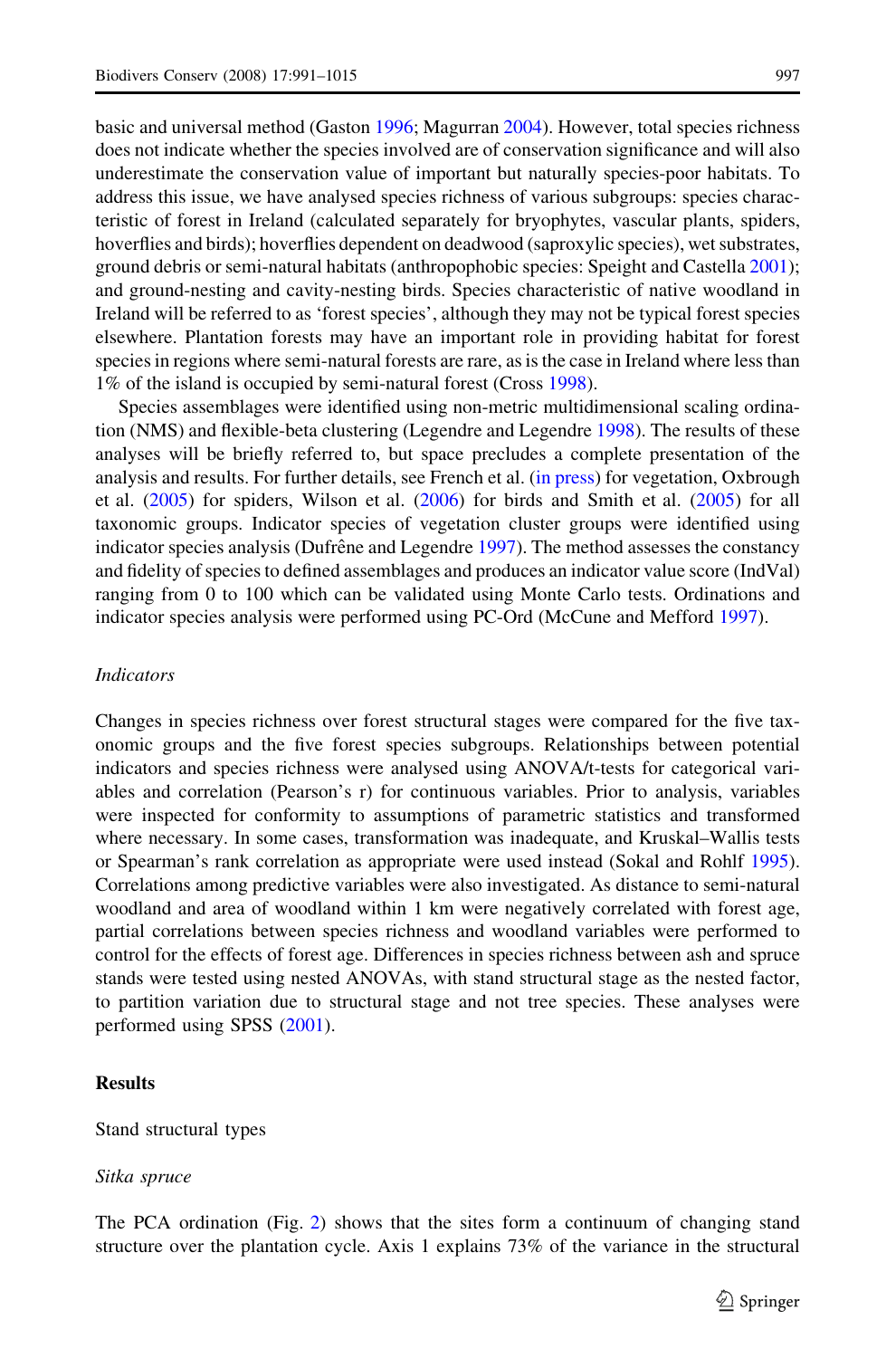<span id="page-7-0"></span>

Fig. 2 PCA ordination and Ward's cluster analysis of mean canopy cover, tree height, dbh and spacing in 31 Sitka spruce forests. Sites are identified by four-letter codes. At the three-cluster stage, the two groups enclosed by solid rings are separate from the middle group of sites. At the four-cluster stage, the group enclosed by a dashed ring is divided from the middle group. Symbols indicate the stand types based on the five-cluster solution:  $\triangle$  = Stage I,  $\triangle$  = Stage II,  $*$  = Stage III,  $+$  = Stage IV and  $\nabla$  = Stage V. Axis 1 of the ordination explained 73.0% of the variance in the data ( $\lambda_1 = 7.087$ ) and axis 2 explained 21.0% of the variance ( $\lambda_2$  = 2.044). Total variance of the dataset was 9.715

variables and mainly represents increasing height and dbh from left to right (Fig. 2, Table 1). Axis 2 explains 21% of the variation in the data and is most closely associated with increasing canopy cover (Fig. 2, Table 1). Spacing contributes similarly to both axes, with spacing increasing on Axis 1 and decreasing on Axis 2. Several structural variables were highly correlated with each other and with stand age (Table [2](#page-8-0)). The lowest correlations were generally with canopy cover, which has a hump-shaped relationship with tree height, dbh and age.

Defining five stand stages appeared to provide the best compromise between parsimony and adequate description. Means of structural variables at each stage are shown in Table [3](#page-8-0). In the four-cluster solution, there was considerable variation in canopy cover and tree height in amalgamated group III/IV. There was substantial overlap in the age ranges of the oldest three structural stages (Table [3\)](#page-8-0).

| <b>Table 1</b> Eigenvectors of the<br>first two axes of the Sitka spruce |              | Height   | Dbh      | Spacing  | Canopy cover |
|--------------------------------------------------------------------------|--------------|----------|----------|----------|--------------|
| and ash stand structure PCA<br>ordinations showing the relative          | Sitka spruce |          |          |          |              |
| contributions of canopy cover,                                           | Axis 1       | 0.707    | 0.590    | 0.330    | 0.209        |
| tree height, dbh and spacing                                             | Axis 2       | $-0.024$ | $-0.057$ | $-0.419$ | 0.906        |
|                                                                          | Ash          |          |          |          |              |
|                                                                          | Axis 1       | 0.593    | 0.551    |          | 0.587        |
|                                                                          | Axis 2       | $-0.368$ | $-0.462$ |          | 0.807        |
|                                                                          |              |          |          |          |              |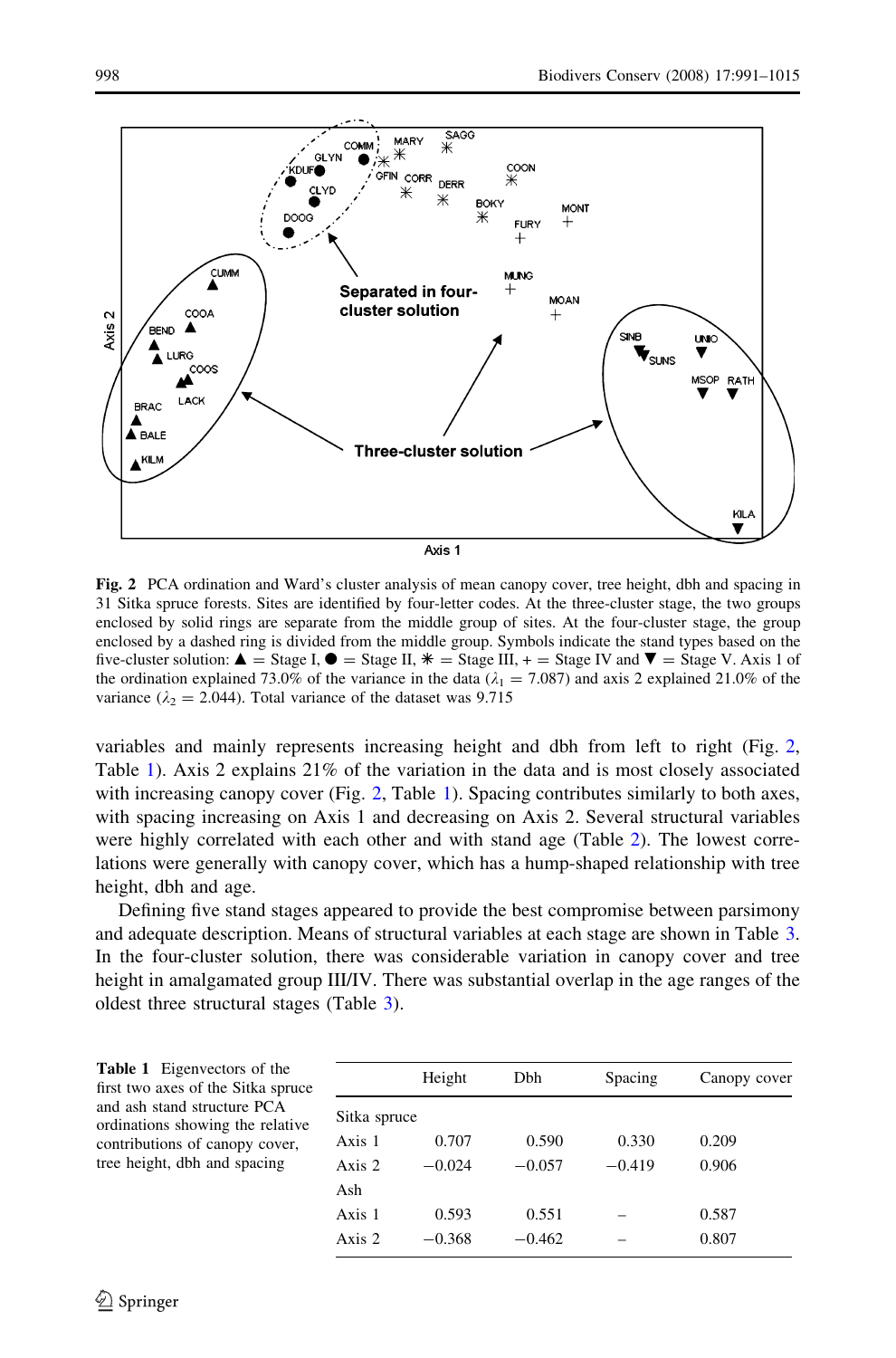|              | Height  | Dbh       | Spacing   | Age       |
|--------------|---------|-----------|-----------|-----------|
| Canopy cover | $0.38*$ | 0.33      | $-0.11$   | 0.33      |
| Height       |         | $0.92***$ | $0.69***$ | $0.95***$ |
| Dbh          |         |           | $0.74***$ | $0.92***$ |
| Spacing      |         |           |           | $0.61***$ |

<span id="page-8-0"></span>Table 2 Pearson correlations among Sitka spruce forest structural variables and stand age

Statistically significant correlations are indicated: \* $P \le 0.05$ , \*\* $P \le 0.01$ , \*\*\* $P \le 0.001$ . N = 31 sites

Table 3 Mean (and range of site means in brackets) canopy cover (%), tree height (m), dbh (cm) and spacing (m) in Sitka spruce stand structural stages defined by a Ward's hierarchical clustering analysis. Also shown is mean (and range) stand age (yr)

| Stand stage | Canopy cover $(\%)$ | Height $(m)$      | $Dbh$ (cm)        | Spacing $(m)$  | Age $(yr)$    |
|-------------|---------------------|-------------------|-------------------|----------------|---------------|
| $\bf{I}$    | 29.6 (11.7–43.3)    | $2.5(1.4-3.8)$    | $3.7(1.6-7.0)$    | $1.6(1.0-2.0)$ | $4.6(3-10)$   |
| П           | $80.3(60.0 - 93.3)$ | $5.9(4.3-7.3)$    | 12.4(10.4–16.5)   | $1.9(1.5-2.0)$ | $10.7(9-13)$  |
| Ш           | $86.9(78.3 - 95.0)$ | $12.7(9.8-15.7)$  | $19.3(14.7-24.3)$ | $1.7(1.4-2.0)$ | $26.3(14-39)$ |
| IV          | $70.8(63.3 - 80.0)$ | $18.8(16.8-20)$   | $22.4(21.0-24.8)$ | $2.3(2.0-2.8)$ | $36.1(25-43)$ |
| V           | $54.7(40.0 - 60.0)$ | $21.1(18.3-23.0)$ | 39.0 (31.6–44.8)  | $3.9(3.0-6.0)$ | $42.6(37-47)$ |

Ash

When the four structural variables were analysed for the ash sites, the resulting clusters joined sites that varied widely in tree size and separated others largely on the basis of spacing. Analyses were then performed using only canopy cover, tree height and dbh. This simplified classification was better at forming coherent groupings of larger-tree sites and also clusters of smaller-tree sites.

The PCA ordination of the ash sites does not show as simple a structural pattern as was found for the Sitka spruce sites (Fig. [3](#page-9-0)). Axis 1 explains 86.9% of the variation in the three structural variables and is positively associated with all structural variables (Table [1\)](#page-7-0). Axis 2 explains 11.4% of the variation in the data; it is positively associated with canopy cover and negatively associated with tree size. As with Sitka spruce stands, the strongest correlations were among tree height, dbh and stand age (Table [4\)](#page-9-0). As these three variables increase, canopy cover increases asymptotically.

In the six-cluster solution and in the ordination diagram (Fig. [3](#page-9-0)), KILA was separated as an outlier. It was a 45 yr old stand that did not fit well into the stand types with similar canopy cover or tree size (Table [5\)](#page-9-0). The six-cluster solution was therefore accepted as defining the stand stages, and KILA was excluded from the stand type classification. Mean stand ages in ash Stages I and II and Stages IV and V were quite similar (Table [5](#page-9-0)).

#### Indicators

Table [6](#page-10-0) summarises the significant relationships between species richness of taxonomic groups and subgroups and structural, compositional and functional variables. See Smith et al. [\(2005](#page-23-0)) for further details.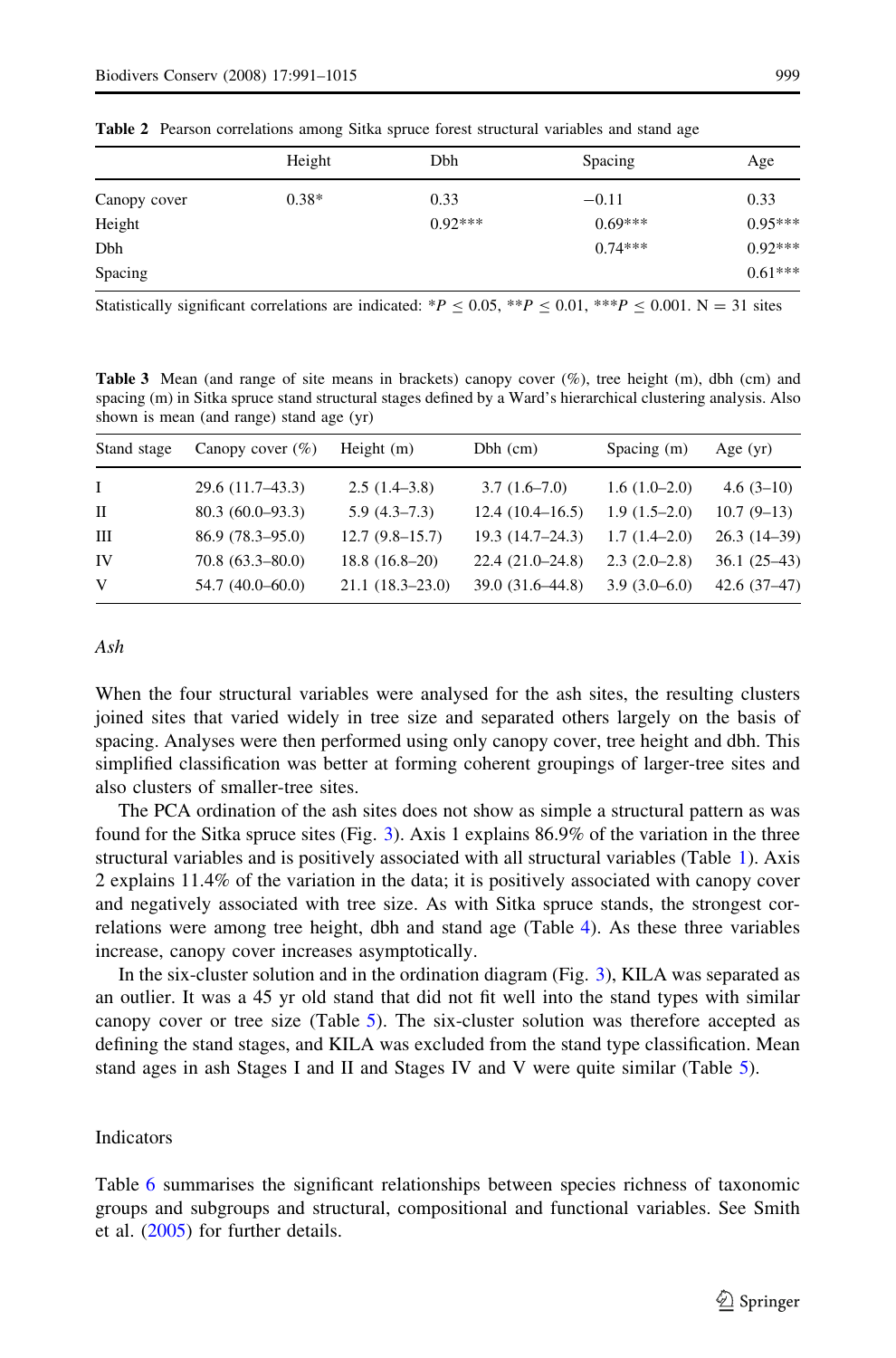<span id="page-9-0"></span>

Fig. 3 PCA ordination and Ward's cluster analysis of mean canopy cover, tree height and dbh in 24 ash forests. Sites are identified by four-letter codes. At the three-cluster stage, the two groups enclosed by solid rings are separate from the middle group of sites. At the four-cluster stage, the group enclosed by a dashed ring is divided from the middle group. At the five-cluster stage, RINC, DEME and RATH were separate from the others in their group. Symbols indicate the six-cluster solution:  $\triangle$  = Stage I,  $\triangle$  = Stage II,  $*$  = Stage III, + = Stage IV,  $\blacktriangledown$  = Stage V and  $\diamond$  = not assigned. Axis 1 of the ordination explained 86.9% of the variance in the data ( $\lambda_1 = 6.028$ ) and axis 2 explained 11.4% of the variance ( $\lambda_2 = 0.793$ ). Total variance of the dataset was 6.939

|              | Height    | Dbh       | Spacing  | Age       |
|--------------|-----------|-----------|----------|-----------|
| Canopy cover | $0.76***$ | $0.72***$ | 0.26     | $0.65***$ |
| Height       |           | $0.95***$ | $0.54*$  | $0.90***$ |
| Dbh          |           |           | $0.64**$ | $0.93***$ |

Table 4 Pearson correlations among ash forest structural variables and stand age

Spacing  $0.63**$ Statistically significant correlations are indicated: \* $P \le 0.05$ , \*\* $P \le 0.01$ , \*\*\* $P \le 0.001$ . N = 24 sites

**Table 5** Mean (and range of site means in brackets) canopy cover  $(\%)$ , tree height  $(m)$ , dbh (cm) and spacing (m) in ash stand structural stages defined by a Ward's hierarchical cluster analysis. KILA was structurally different than the remainder of the sites and was assigned to its own group in the six-cluster solution

| Stand stage | Canopy cover $(\%)$ | Height $(m)$      | $Dbh$ (cm)        | Spacing $(m)$  | Age $(yr)$    |
|-------------|---------------------|-------------------|-------------------|----------------|---------------|
| Ι           | $12.2(5.0-21.7)$    | $3.1(1.3-5.0)$    | $3.8(0.9-9.1)$    | $2.1(1.5-3.5)$ | $6.7(3-11)$   |
| П           | $57.8(45.0 - 80.0)$ | $4.4(3.0-6.0)$    | 6.3(4.8–8.9)      | $1.8(1.5-2.0)$ | $6.6(5-10)$   |
| Ш           | $77.1(70.0 - 88.3)$ | $9.0(6.8-11.5)$   | $10.0(7.8-13.85)$ | $2.3(1.8-3.0)$ | $18.3(8-37)$  |
| IV          | 75.6(66.7–81.7)     | $18.8(16.3-22.0)$ | $17.3(15.8-19.7)$ | $2.4(1.5-3.8)$ | $52.7(44-62)$ |
| V           | $72.2(70-73.3)$     | $21.6(18.5-25.0)$ | $29.1(27.6-30.9)$ | $4.0(3.0-6.0)$ | $63.3(47-81)$ |
| KILA        | 43.3                | 10.5              | 12.9              | 2.5            | 45            |

Note that mean spacing was not used in the cluster analysis. Also shown is mean (and range) stand age (yr)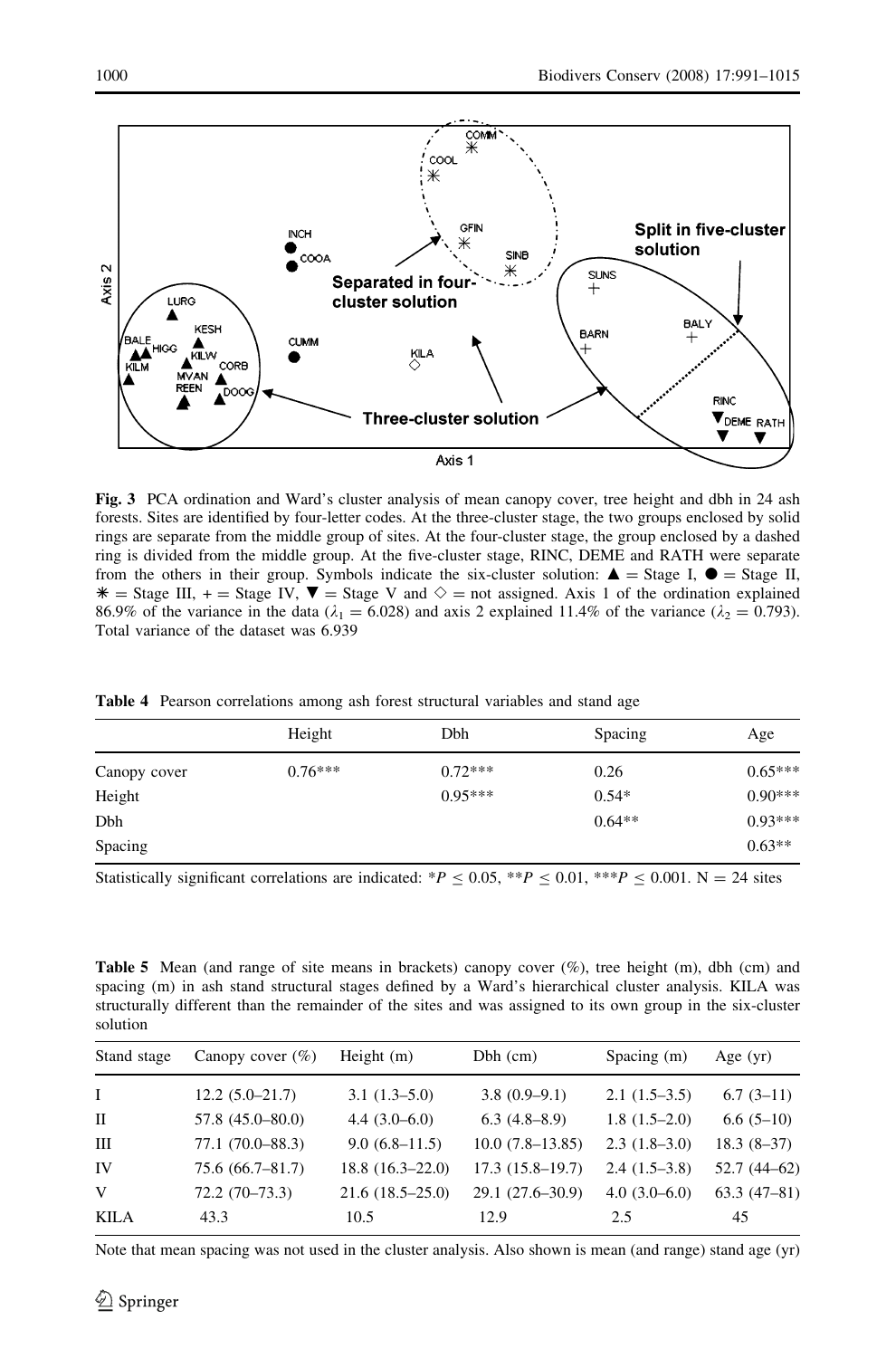<span id="page-10-0"></span>

| Table 6 Summary of relationships                                                                                                                                                                                                                                 |                        |                                                                   |                 |                         |                |          |                                                                |                       | between structural, compositional and functional variables and species richness of taxonomic groups and subgroups |                  |            |                                           |
|------------------------------------------------------------------------------------------------------------------------------------------------------------------------------------------------------------------------------------------------------------------|------------------------|-------------------------------------------------------------------|-----------------|-------------------------|----------------|----------|----------------------------------------------------------------|-----------------------|-------------------------------------------------------------------------------------------------------------------|------------------|------------|-------------------------------------------|
|                                                                                                                                                                                                                                                                  |                        | <b>Bryophytes</b>                                                 | Vascular plants |                         | Spiders        |          |                                                                |                       | Hoverflies                                                                                                        | <b>Birds</b>     |            |                                           |
|                                                                                                                                                                                                                                                                  | 딍                      | Forest Spp                                                        | 딍               | Forest Spp              | $\overline{a}$ | Open Spp | Forest Spp                                                     | $\overline{A}$        | Saproxylic Spp                                                                                                    | ㅋ                | Generalist | Open Spp                                  |
| Canopy cover                                                                                                                                                                                                                                                     | $\ddot{\phantom{0}}^4$ | $\begin{array}{c} 4 \rightarrow 0 \\ + \rightarrow 0 \end{array}$ | I<br>I<br>I     | $\stackrel{a}{\dagger}$ |                | I        |                                                                |                       |                                                                                                                   |                  |            |                                           |
| Shrub cover                                                                                                                                                                                                                                                      |                        |                                                                   |                 |                         |                |          |                                                                |                       |                                                                                                                   |                  | $\ddagger$ |                                           |
| Field layer cover                                                                                                                                                                                                                                                |                        |                                                                   |                 |                         |                | $\,{}^+$ | $\overline{\phantom{a}}$<br>$\mid$<br>$\overline{\phantom{a}}$ |                       |                                                                                                                   |                  |            |                                           |
| Ground layer cover                                                                                                                                                                                                                                               |                        |                                                                   |                 |                         |                | J        | $\ddot{}$                                                      |                       |                                                                                                                   |                  |            |                                           |
| Conifer litter cover                                                                                                                                                                                                                                             |                        |                                                                   |                 |                         |                |          | $\ddagger$                                                     |                       |                                                                                                                   |                  |            |                                           |
| Coarse woody debris                                                                                                                                                                                                                                              | $\ddagger$             | $\ddagger$                                                        |                 |                         |                |          |                                                                |                       | $\ddagger$                                                                                                        |                  |            |                                           |
| Distance to forest edge                                                                                                                                                                                                                                          |                        |                                                                   |                 |                         |                |          |                                                                |                       |                                                                                                                   | I                |            | $\circ$<br>$\begin{array}{c} \end{array}$ |
| Distance to native woodland                                                                                                                                                                                                                                      |                        |                                                                   |                 | I<br>I<br>Ï             |                |          |                                                                |                       |                                                                                                                   |                  |            |                                           |
| Area of native woodland within 1 km                                                                                                                                                                                                                              |                        | $\circ$                                                           |                 | $\ddagger$              |                |          |                                                                |                       |                                                                                                                   |                  |            |                                           |
| Sitka spruce <sup>d</sup>                                                                                                                                                                                                                                        | $\ddagger$             |                                                                   |                 |                         | $\ddagger$     |          | $\ddagger$                                                     | 0                     |                                                                                                                   | $\circ$          |            |                                           |
| $\mathsf{Ash}^\mathsf{e}$                                                                                                                                                                                                                                        |                        |                                                                   | $\ddagger$      |                         |                |          |                                                                | $\circ$               | $\ddagger$                                                                                                        | $\circ$          |            |                                           |
| Age                                                                                                                                                                                                                                                              |                        | $\ddagger$                                                        |                 | $\ddagger$              |                |          | $\ddagger$                                                     |                       |                                                                                                                   | $\mathbf{r}$     |            | ٦                                         |
| Wet microhabitats                                                                                                                                                                                                                                                |                        |                                                                   |                 |                         |                |          |                                                                | $\stackrel{\circ}{+}$ | $\ddagger$                                                                                                        |                  |            |                                           |
| Elevation                                                                                                                                                                                                                                                        |                        |                                                                   |                 |                         |                |          |                                                                |                       |                                                                                                                   | $\tilde{\gamma}$ |            |                                           |
| Available P                                                                                                                                                                                                                                                      |                        |                                                                   | ٦.              |                         |                |          |                                                                |                       |                                                                                                                   |                  |            |                                           |
| Strength of relationships are indicated as follows: + $P < 0.05$ , ++ $P < 0.01$ and +++ $P \le 0.001$ . Negative relationships are indicated similarly. Notable lack of relationship is<br>indicated by 0. See text and Smith et al. (2005) for further details |                        |                                                                   |                 |                         |                |          |                                                                |                       |                                                                                                                   |                  |            |                                           |
| <sup>a</sup> But bryophyte species richness low at high values of canopy cover in spruce stands                                                                                                                                                                  |                        |                                                                   |                 |                         |                |          |                                                                |                       |                                                                                                                   |                  |            |                                           |
| In ash forests; in spruce forests species richness highest at intermediate levels of canopy cover                                                                                                                                                                |                        |                                                                   |                 |                         |                |          |                                                                |                       |                                                                                                                   |                  |            |                                           |
| <sup>c</sup> In Old (mainly Stage IV-V) forests                                                                                                                                                                                                                  |                        |                                                                   |                 |                         |                |          |                                                                |                       |                                                                                                                   |                  |            |                                           |
| <sup>d</sup> Relative to ash forests; only positive relationships shown                                                                                                                                                                                          |                        |                                                                   |                 |                         |                |          |                                                                |                       |                                                                                                                   |                  |            |                                           |
| <sup>e</sup> Relative to Sitka spruce forests; only positive relationships shown                                                                                                                                                                                 |                        |                                                                   |                 |                         |                |          |                                                                |                       |                                                                                                                   |                  |            |                                           |
| <sup>f</sup> In Intermediate (Stage II-III) sites                                                                                                                                                                                                                |                        |                                                                   |                 |                         |                |          |                                                                |                       |                                                                                                                   |                  |            |                                           |
| <sup>8</sup> Anthropophobic species and species associated with wet substrates and ground debris. See Table 8                                                                                                                                                    |                        |                                                                   |                 |                         |                |          |                                                                |                       |                                                                                                                   |                  |            |                                           |

۔ ہ

<sup>n</sup> Except ground-nesters <sup>1</sup> In Stage V Sitka spruce forests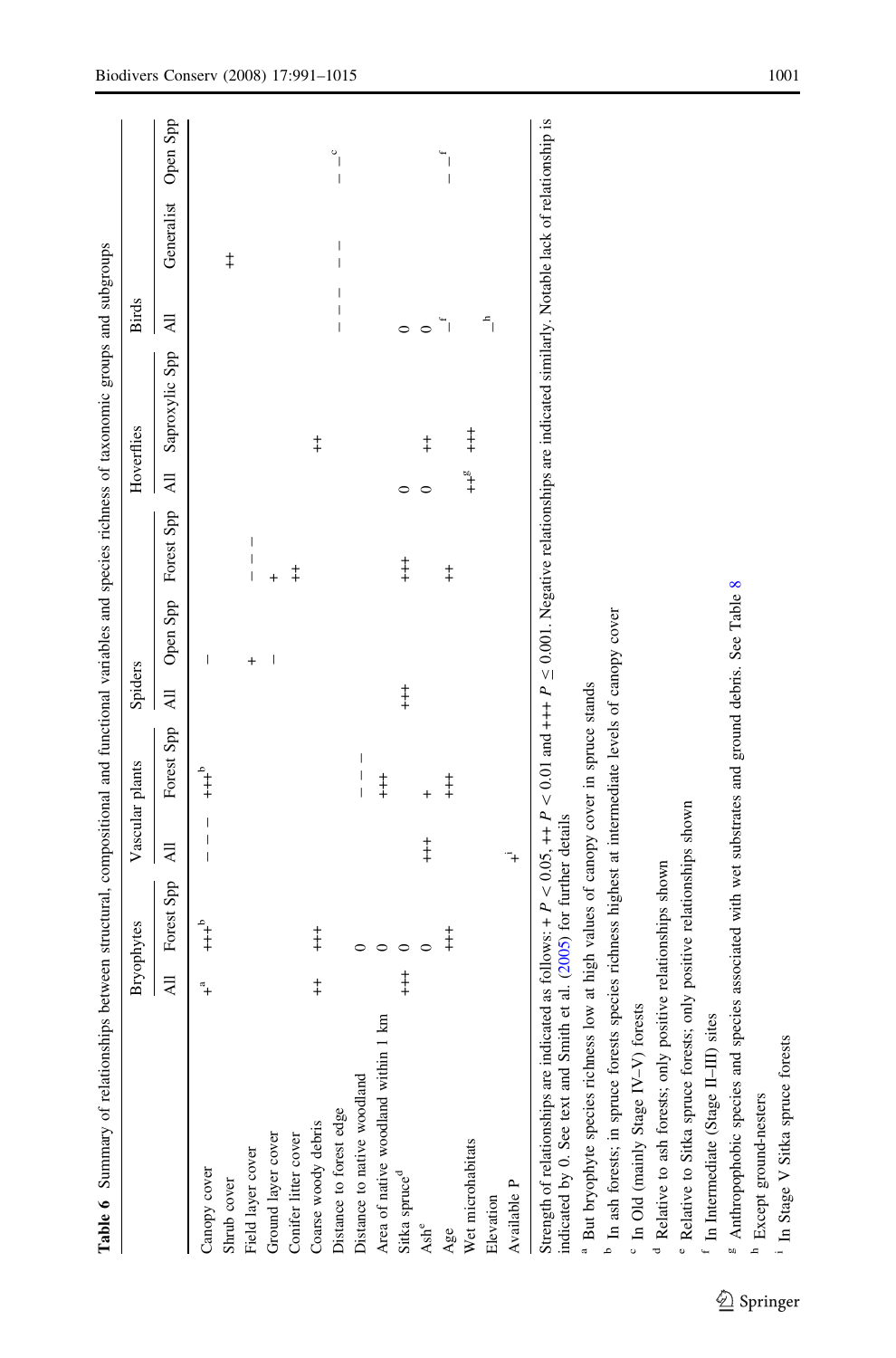#### <span id="page-11-0"></span>Structural

Species richness varied among structural stages, but there were differences among taxonomic groups in trends across the forest cycle. For example, vascular plant and to a lesser extent spider species richness trends mirrored changes in Sitka spruce canopy cover, whereas bryophyte species richness increased and hoverfly species richness decreased as spruce forests matured (Fig. 4a). Similar patterns were observed in ash forests, most notably an increase in bryophyte species richness, a decrease in hoverfly species richness and a decline in vascular plant species richness corresponding with an increase in canopy cover (Fig. 4b). There were also differences in resolution among different species groups in biodiversity trends among structural stages. The trends of hoverflies and birds were more



Fig. 4 Trends in species richness over the forest cycle for five taxonomic groups: (a) total species richness in Sitka spruce stands, (b) total species richness in ash stands, (c) woodland species richness in Sitka spruce stands and (d) woodland species richness in ash stands. For birds, data from spruce/ash mix sites were combined with data from monoculture sites for both Sitka spruce and ash categories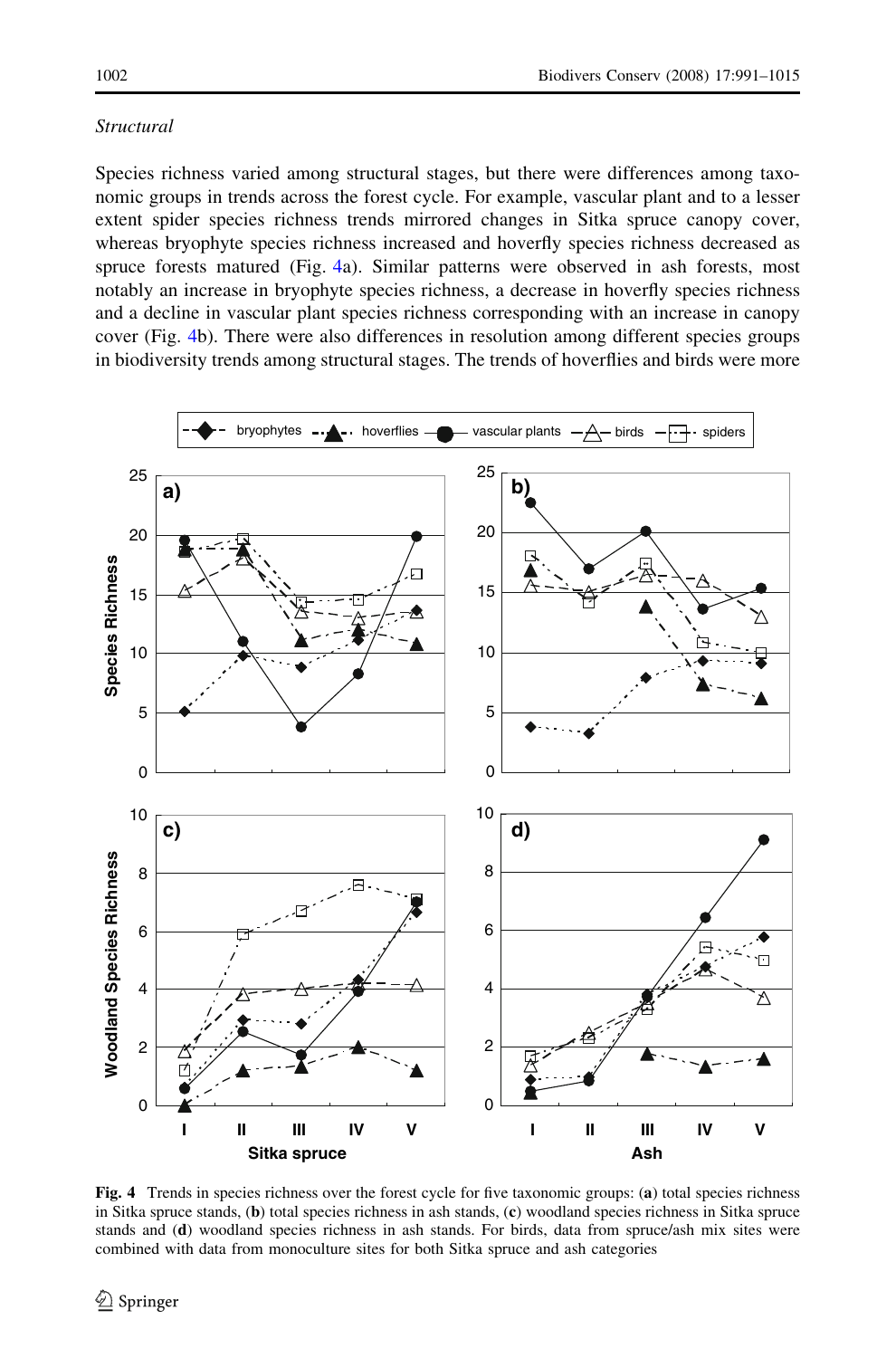coarse than that of vascular plants (Fig. [4](#page-11-0)a; Wilson et al. [2006\)](#page-24-0). Richness of forest species in all taxonomic groups increased with forest maturity in Sitka spruce and ash forests, but again there were differences in scale of response (Fig. [4c](#page-11-0), d).

Although birds are shown in Fig. [4](#page-11-0) for comparison with other species groups, preliminary analyses found that birds were not as sensitive to changes in forest structure or tree species recorded at the stand scale. Therefore, a separate stand type classification was performed using the structural data from the bird point counts of ash and Sitka spruce forests combined. This resulted in three bird habitat subgroups, Younger, Intermediate and Older (Wilson et al. [2006](#page-24-0)), corresponding to structural Stages I–II, Stages II–III and Stages III–V, respectively. Indicators for bird diversity were developed in the context of this simplified structural classification.

The importance of canopy cover, particularly in spruce forests, is emphasised by the negative relationship between vascular plant species richness and canopy cover in forests beyond the initial, pre-thicket structural stage (Fig. 5). Canopy cover in turn influenced the amount of vegetation cover in the lower strata. Canopy cover in more mature (i.e. Stages II–V) Sitka spruce vegetation plots was negatively correlated with cover of other structural layers, such as graminoids (Spearman rho  $= -0.44$ ,  $P = 0.0003$ ) and forbs (Spearman  $rho = -0.38$ ,  $P = 0.002$ ) and positively correlated with cover of conifer litter (Spearman rho = 0.80,  $P \le 0.0001$ ). Cover in several structural layers was associated with species richness of plant and animal groups or subgroups. In Older ash and spruce forests, the species richness of generalist birds was positively associated with shrub cover  $(r = 0.61,$  $n = 19$ ,  $P = 0.006$ ). Similarly, species richness of spider assemblages typical of more open ash and spruce forests was positively correlated with cover of field layer vegetation ( $\leq$ 50 cm tall) (young spruce/ash group: r = 0.45, n = 20, P = 0.05; young ash group:  $r = 0.40$ ,  $n = 34$ ,  $P = 0.02$ ; open spruce group:  $r = 0.26$ ,  $n = 44$ ,  $P = 0.09$ ). In contrast, forest spiders in the open spruce assemblage were negatively correlated with field layer



Fig. 5 Relationship between vascular plant species richness and canopy cover  $\%$  in 67 100 m<sup>2</sup> plots in Sitka spruce forests (excluding Stage I). Symbols indicate structural stage:  $\bullet$  = Stage II,  $*$  = Stage III,  $+=$  Stage IV and  $\blacktriangledown$  = Stage V. Predictions of a linear regression model are shown by a line (r<sup>2</sup> = 0.392,  $P \leq 0.0001$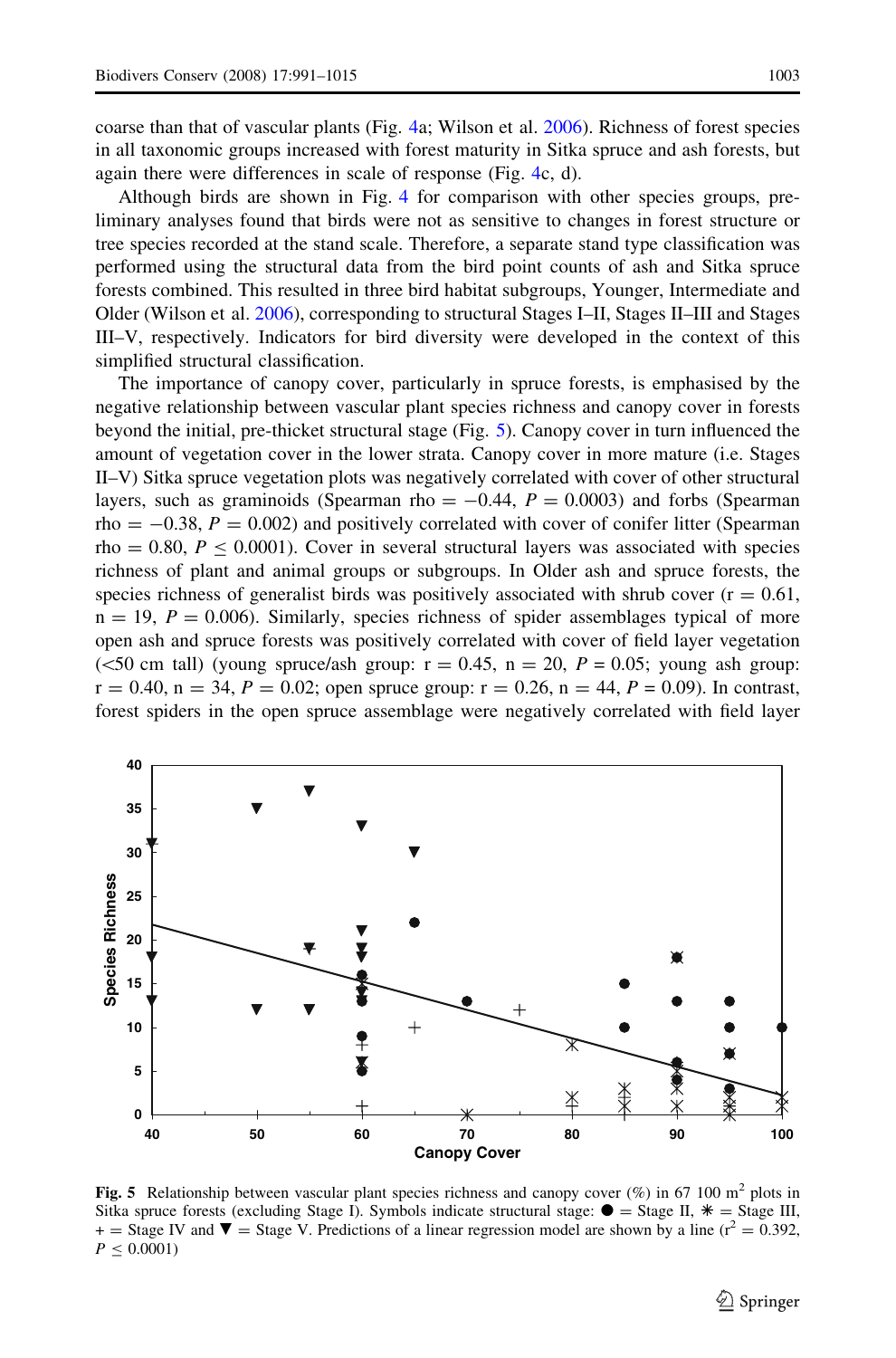cover (r =  $-0.48$ , n = 44, P  $\leq$  0.001) and positively correlated with conifer litter cover  $(r = 0.46, n = 44, P = 0.002)$ .

Bryophyte species richness was positively associated with volume of CWD in Stage II–V ash and spruce plots ( $r = 0.27$ ,  $n = 105$ ,  $P = 0.003$ , 1-tailed). When restricted to spruce forests only, the relationship was stronger ( $r = 0.42$ ,  $n = 68$ ,  $P = 0.0002$ , 1-tailed). Forest bryophytes were also positively associated with CWD volume in Stage II–V ash and spruce plots ( $r = 0.35$ ,  $n = 105$ ,  $P = 0.0001$ , 1-tailed). The species richness of saproxylic hoverflies was positively correlated with frequency of standing CWD ( $r = 0.62$ ,  $n = 20$ ,  $P = 0.002$ , 1-tailed) and fallen CWD (r = 0.57, n = 20,  $P = 0.004$ , 1-tailed) in spruce forests older than 20 years.

Structural features at the landscape scale were also associated with species richness of some taxonomic groups. In Older ash and spruce forests, distance to the forest edge was negatively correlated with species richness of birds ( $r = -0.72$ ,  $n = 19$ ,  $P = 0.001$ ). Species richness of forest vascular plants in Stage II–V ash and spruce forests was negatively correlated with distance to native woodland (r =  $-0.75$ , n = 30, P  $\leq$  0.001) and positively correlated with area of native woodland within 1 km ( $r = 0.75$ ,  $n = 30$ ,  $P \le 0.001$ ) (both are partial correlations controlling for variation due to forest age).

# Compositional

Differences in species richness between Sitka spruce and ash stands, when variation due to structure is removed from the analysis, varied by taxonomic group. Vegetation plots in Sitka spruce stands supported a significantly higher number of bryophyte species  $(9.3 \pm 0.6 \text{ se})$  than in ash stands  $(5.9 \pm 0.5 \text{ se})$   $(F_{1,152} = 18.9, P < 0.001)$ . In contrast, ash stands supported significantly more vascular plant species (19.0  $\pm$  0.9 se) than Sitka spruce stands (13.0  $\pm$  1.0 se) (F<sub>1,152</sub> = 17.97, P < 0.001). When both plant groups are combined, differences in species richness are not significant ( $F_{1,152} = 1.95$ ,  $P = 0.17$ ). There were also no differences in mean hoverfly species richness between ash  $(12.5 \pm 1.2)$ and Sitka spruce (11.5  $\pm$  0.7) (F<sub>1,55</sub> = 0.05, P = 0.82). Species richness of saproxylic hoverflies, however, was significantly higher in ash compared to Sitka spruce:  $2.1 \pm 0.3$  se in ash and  $1.6 \pm 0.3$  se in Sitka spruce (F<sub>1.55</sub> = 11.0, P = 0.002). Spider species richness was higher in Sitka spruce stands  $(16.4 \pm 0.4 \text{ se})$  than in ash  $(14.4 \pm 0.8 \text{ se})$  $(F<sub>1.170</sub> = 13.2, P < 0.001)$ . There were no significant differences in bird species richness between tree species in any of the three bird habitat subgroups.

Over the three bird habitat subgroups, the strongest positive correlations between bird species richness and the abundance of particular bird species were with abundances of Dunnock (Prunella modularis) ( $r = 0.55$ ,  $P < 0.001$ ), Wren (Troglodytes troglodytes)  $(r = 0.49, P < 0.001)$  and Blackbird (Turdus merula)  $(r = 0.47, P = 0.001)$ . Abundances of Goldcrest (Regulus regulus) were negatively correlated with bird species richness  $(r = -0.30, P = 0.048)$ . When considering Older forests only, ten bird species were significantly correlated with total bird species richness (Table [7](#page-14-0)a).

Five plant species assemblages were identified in the more mature Sitka spruce stands (Smith et al. [2005\)](#page-23-0), two of which supported significantly higher total plant species richness than the others. Four significant indicator species with indicator values greater than 25 were found for cluster A, representing a more open, vascular-plant rich community, and four for cluster B, a community type particularly rich in bryophyte species (Table [7](#page-14-0)b). Indicator plant species were not identified for ash forests, as there were no significant differences in total plant species richness among ash plant communities. There was a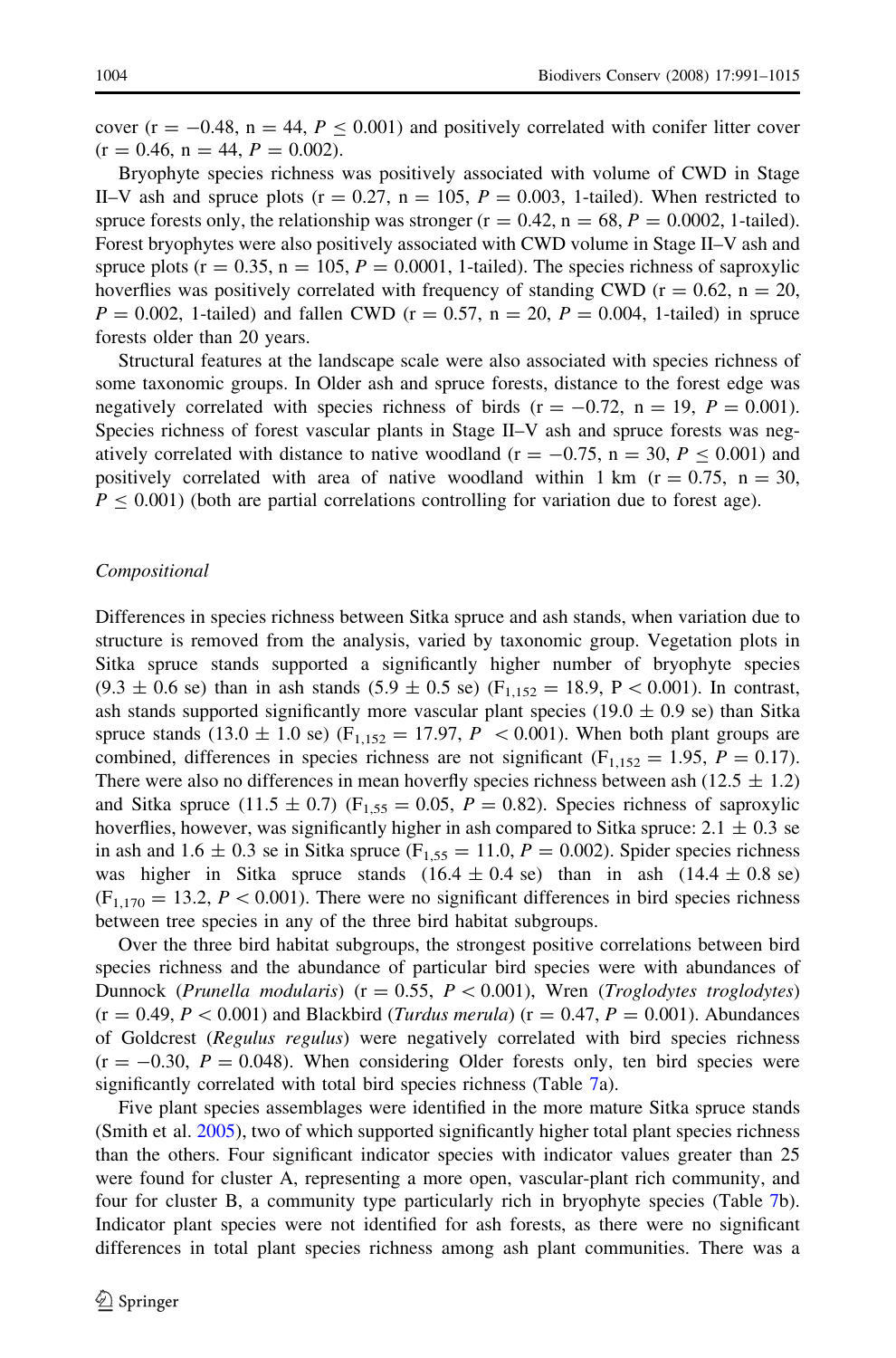| $\frac{1}{2}$             |                         |              |                  |
|---------------------------|-------------------------|--------------|------------------|
| Species                   | Scientific name         | $\mathbf{r}$ | P                |
| a)                        |                         |              |                  |
| Wren                      | Troglodytes troglodytes | 0.78         | 0.0001           |
| Dunnock                   | Prunella modularis      | 0.63         | 0.0039           |
| Blackbird                 | Turdus merula           | 0.58         | 0.0087           |
| Pheasant                  | Phasianus colchicus     | 0.57         | 0.0111           |
| Robin                     | Erithacus rubecula      | 0.53         | 0.0204           |
| Treecreeper               | Certhia familiaris      | 0.52         | 0.0225           |
| Stonechat                 | Saxicola torquata       | 0.52         | 0.0232           |
| Greenfinch                | Carduelis chloris       | 0.51         | 0.0272           |
| Great Tit                 | Parus major             | 0.50         | 0.0282           |
| <b>Blue Tit</b>           | Parus caeruleus         | 0.47         | 0.0409           |
|                           | Species                 | IndVal       | $\boldsymbol{P}$ |
| b)                        |                         |              |                  |
| Sitka spruce <sup>a</sup> | Rubus fruticosus        | 93           | 0.001            |
| Cluster A                 | Dryopteris dilatata     | 73           | 0.001            |
| $SR = 32.7 \pm 2.9$       | Agrostis capillaris     | 72           | 0.006            |
| $n = 15$                  | Thuidium tamariscinum   | 56           | 0.006            |
| Sitka spruce              | Hypnum jutlandicum      | 65           | 0.002            |
| Cluster B                 | Dicranum scoparium      | 64           | 0.006            |
| $SR = 27.2 \pm 2.9$       | Kindbergia praelonga    | 54           | 0.017            |
| $n = 14$                  | Plagiothecium undulatum | 25           | 0.084            |

<span id="page-14-0"></span>Table 7 Compositional indicators of biodiversity. (a) Significant correlations of bird species abundance with bird species richness in Older forests ( $n = 19$ ); (b) Significant indicator values  $> 25$  (IndVal) of plant species for species-rich (SR) vegetation communities in Stage II–V Sitka spruce stands derived by flexiblebeta clustering (Legendre and Legendre [1998](#page-23-0))

<sup>a</sup> Mean species richness in the other clusters: C—19.4  $\pm$  1.6 (n = 14), D—14.0  $\pm$  1.3 (n = 15), E—  $4.7 \pm 1.1$  (n = 7). See Smith et al. ([2005](#page-23-0)) for further details

significant difference in forest species richness between two groups of communities, but this simply contrasted more mature forests with a characteristic woodland flora (Stages III– V) with younger forests that supported a grassy understorey (Stages II–III).

# Functional

There were fewer clear functional indicators of biodiversity than structural and compositional indicators. Species richness of forest vascular plants increased with forest age  $(r^2 = 0.53, n = 43, P < 0.0001)$ . Forest bryophyte species richness also increased with forest age, but the rate of increase declined in older forests. When forest age was logtransformed, a significant linear relationship was observed  $(r^2 = 0.74, n = 43,$  $P < 0.0001$ ). Species richness of forest spiders increased with forest age (r<sup>2</sup> = 0.22,  $n = 31$ ,  $P = 0.008$ , but was lower in the oldest ash forests.

Species richness of some hoverfly groups was higher in Stage III–V sites where wet microhabitats (e.g. streams or flushes) occurred than in sites without these features (Table [8](#page-15-0)). In addition, in spruce sites more than 20 years old, saproxylic hoverfly species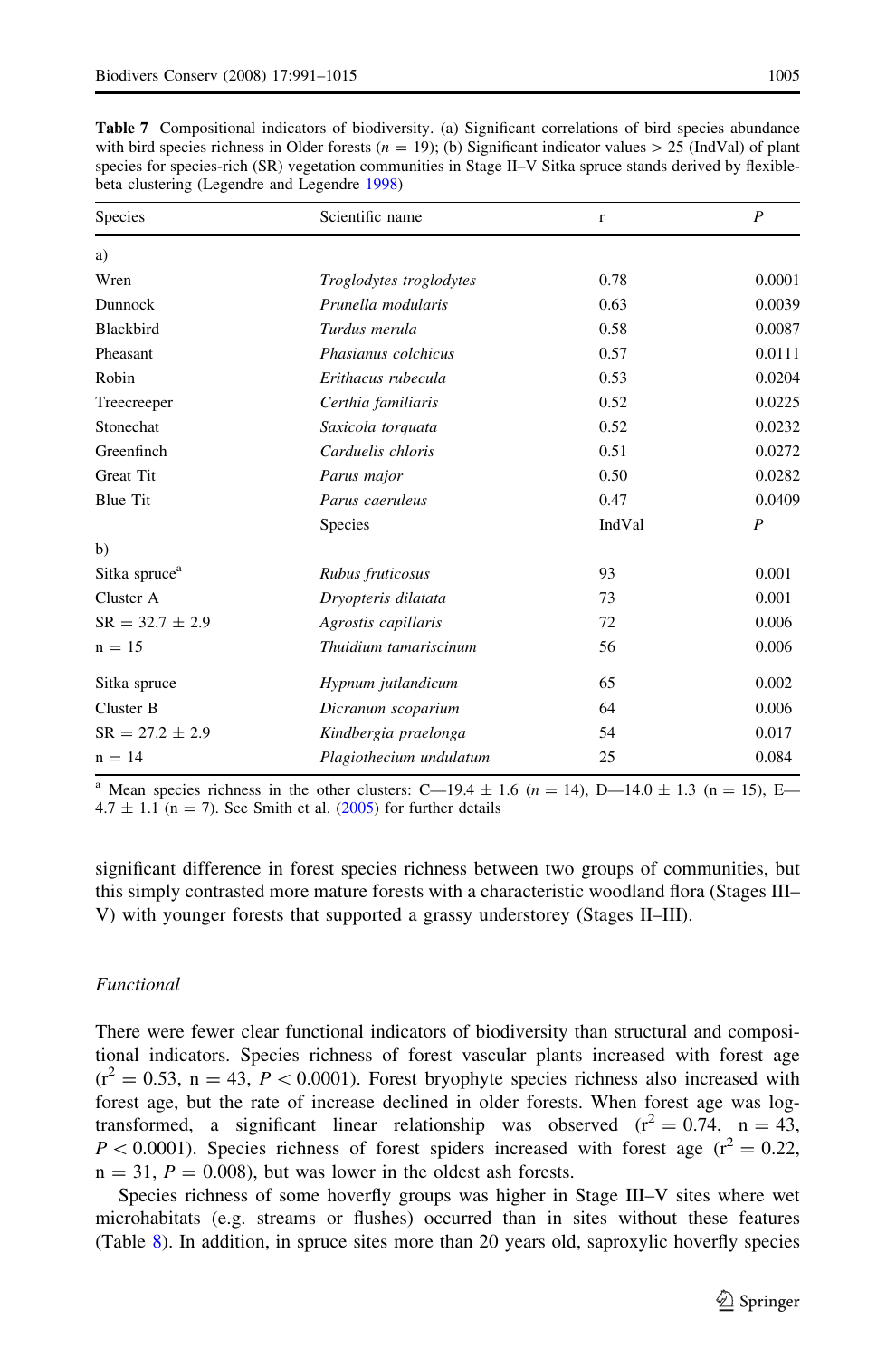|                        | Wet sites $(n = 17)$ | Dry sites $(n = 8)$ |      |         |
|------------------------|----------------------|---------------------|------|---------|
| Anthropophobic species | $1.9 \pm 0.2$        | $0.9 \pm 0.2$       | 3.15 | 0.005   |
| Wet substrate species  | $4.2 \pm 0.2$        | $0.8 \pm 0.2$       | 13.3 | < 0.001 |
| Ground debris species  | $3.5 \pm 0.3$        | $1.9 \pm 0.2$       | 4.5  | < 0.001 |
|                        |                      |                     |      |         |

<span id="page-15-0"></span>Table 8 Species richness (±se) per Malaise trap of three hoverfly species groups in wet and dry Stage III-V Sitka spruce stands. Sample size (n) is the number of traps.

were more abundant in wet sites (2.5  $\pm$  0.1 se) than in dry sites (1.1  $\pm$  0.4 se) (t<sub>19</sub> = 4.0,  $P < 0.001$ ), reflecting the greater amounts of standing and fallen CWD in wet sites.

Total bird species richness in Older forests was negatively correlated with site elevation  $(r = -0.50, P = 0.031, n = 19)$ . However, when the nesting habits of bird species were considered, species richness of ground-nesters was positively correlated with elevation  $(r = 0.61, P = 0.006, n = 19)$  whereas species richness of cavity-nesters was negatively correlated with elevation ( $r = -0.61$ ,  $P = 0.006$ ,  $n = 19$ ). Available P was positively correlated with vascular plant species richness in Stage V Sitka spruce forests ( $r = 0.71$ ,  $P = 0.022$ , n = 18).

## **Discussion**

We have found that biodiversity of bryophytes, vascular plants, spiders, hoverflies and birds vary in Sitka spruce and ash plantation forests across the forest cycle (Fig. [4](#page-11-0)). Patterns of variation differ among species groups and subgroups with respect to forest structure and tree species. Several structural, compositional and functional variables correlated with species richness in one or more groups (Table [6\)](#page-10-0) have the potential to be used as biodiversity indicators in forest management at the stand scale.

# Surrogacy

Given the species groups we have surveyed, an important question is whether the biodiversity in these groups can act as surrogates for other groups. The variation in responses among the species groups to changes in forest structure and canopy species, and the different sets of indicators identified for them, suggest that no one group can act as a surrogate for biodiversity of all other groups. Other studies have come to similar conclusions (Prendergast et al. [1993;](#page-23-0) Lawton et al. [1998;](#page-23-0) Jonsson and Jonsell [1999;](#page-22-0) Vessby et al. [2002;](#page-24-0) Oertli et al. [2005](#page-23-0); Similä et al. [2006](#page-23-0)). However, some studies have found that at least some groups of vascular plants can serve as surrogates for other taxa in forest ecosystems (Pharo et al. [1999](#page-23-0); Negi and Gadgil [2002](#page-23-0); Sætersdal et al. [2003](#page-23-0); Kati et al. [2004\)](#page-22-0). In our study, patterns of total species richness in vascular plants, spiders and, to a lesser extent, birds, show similar trends across the forest structural cycle (Fig. [4](#page-11-0)a, b). Groups with similar ecological requirements are more likely to act as adequate surrogates for each other, such as typical forest species (Fig. [4c](#page-11-0), d) or bryophytes that benefit from deadwood habitats and saproxylic hoverflies (Table [6\)](#page-10-0). Similarly, Simila et al. ([2006](#page-23-0)) found that saproxylic beetles and polypore fungi have the potential to act as surrogates for each other in Finnish boreal forests.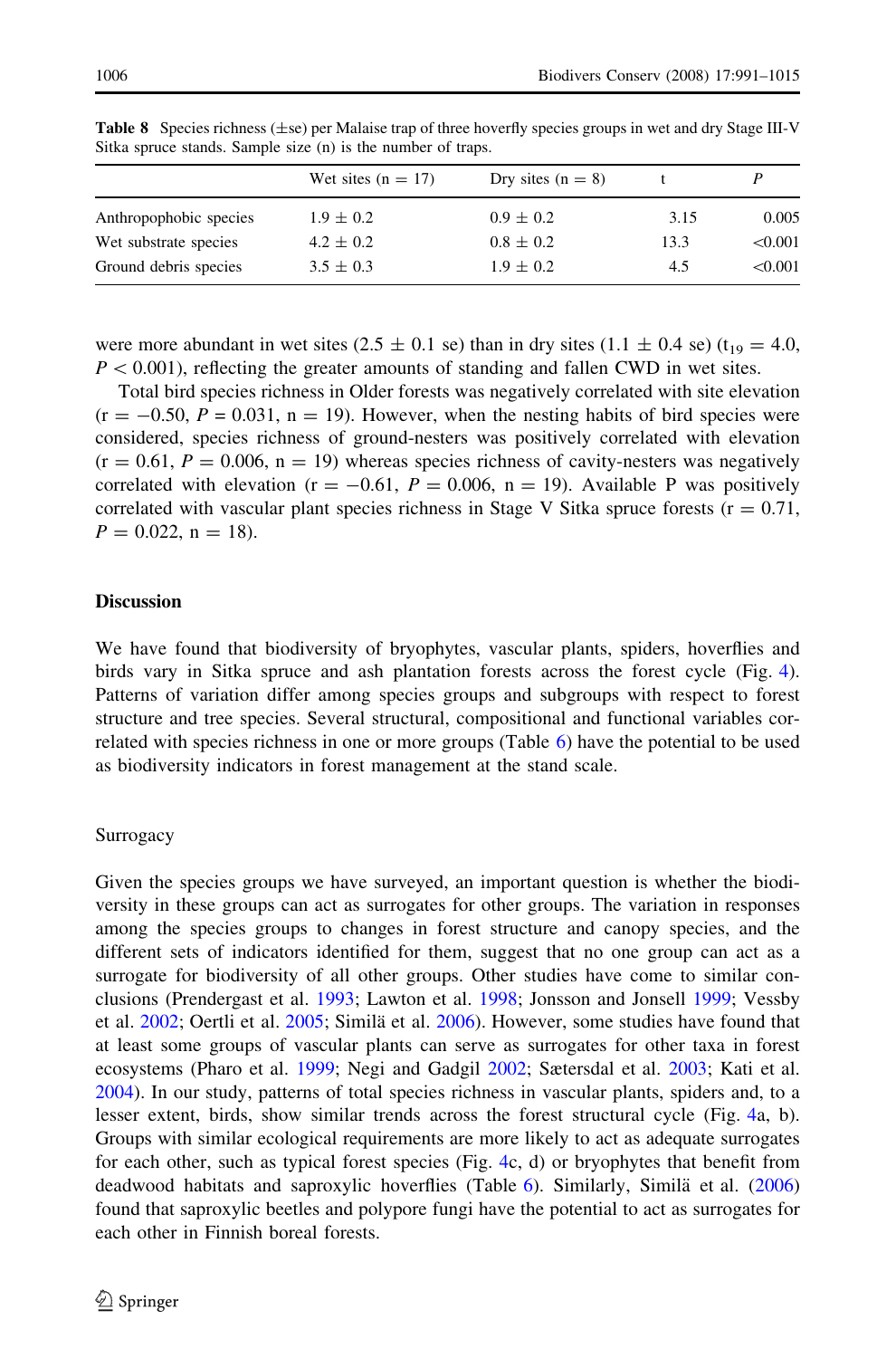For the above reasons, it is necessary to cover a range of different taxonomic groups to make an adequate assessment of the biodiversity of a particular site. Although we have attempted to do this, it is likely that inclusion of additional taxonomic groups in our study might have revealed additional patterns of variation in biodiversity. For example, forests are an important habitat for some species of bats, all of which are of conservation value in Ireland (Hayden and Harrington [2001](#page-22-0)). As the features that are important for bats, such as crevices or hollows in trees suitable for roosting, are probably not as important for the taxa we surveyed, patterns of bat diversity would probably be different than those in this study.

## Evaluation of indicators

The indicators we have identified are summarised in Table [9.](#page-17-0) Previous authors have identified characteristics that indicators should ideally possess if they are to be effective management tools (Noss [1990](#page-23-0); Ferris and Humphrey [1999;](#page-22-0) Lindenmayer [1999](#page-23-0)). Preferably, indicators should: (1) show clear links to particular aspects of biodiversity, (2) be sensitive to changes in those features, (3) be applicable over a broad geographical area, (4) be easy and cost-efficient to measure, and (5) be ecologically meaningful. Our study design and data analysis ensure that the indicators we developed meet the first four criteria. The last criterion is addressed in the interpretation of our results below.

# Structural

The structural indicators we have presented are linked to ecological processes that affect the biodiversity of our surveyed groups. When considering biodiversity over the forest cycle, the clearest indicator for the majority of taxonomic groups is stand structural stage, demonstrating the value of a multivariate structural classification. Other studies have successfully used similar multivariate classifications (e.g. Pitkänen [1997;](#page-23-0) Leppäniemi et al. [1998\)](#page-23-0), whereas others have used more subjective classifications (e.g. Humphrey et al. [1999;](#page-22-0) Ferris et al. [2000\)](#page-22-0) or have used age as a surrogate (e.g. Currie and Balmford [1982;](#page-21-0) Brockerhoff et al. [2003](#page-21-0); Eycott et al. [2006](#page-22-0)). In preliminary analyses of biodiversity patterns, we found that our original age categorisation of stand development did not adequately account for structural variation due to such variables as site fertility and thinning regime (Smith et al. [2005\)](#page-23-0). Trends in biodiversity were usually better predicted by structural type rather than age class. The influence of thinning and stand age on structure and diversity are discussed in more detail below.

There are differences in resolution among different species groups in species richness at different structural stages. For example, species richness of vascular plants exhibited marked differences among stages in Sitka spruce and ash, whereas species richness of birds and hoverflies was less variable (Fig. [4\)](#page-11-0). A fundamental distinction in forest structure to which virtually all taxonomic groups responded was between the pre-thicket forests of Stage I and structural stages post-canopy closure (Stages II–V). Some species groups, such as vascular plants and spiders, showed a unimodal response to stand structural stage, with high species richness in Stage I, low species richness in intermediate stages and increased richness in later stages. Other groups, such as typical forest plant, invertebrate and bird species, increased through the course of the structural cycle. These patterns have also been identified during succession in natural Douglas-fir (*Pseudotsuga menziesii*) forests (Spies [1998](#page-24-0)) and over the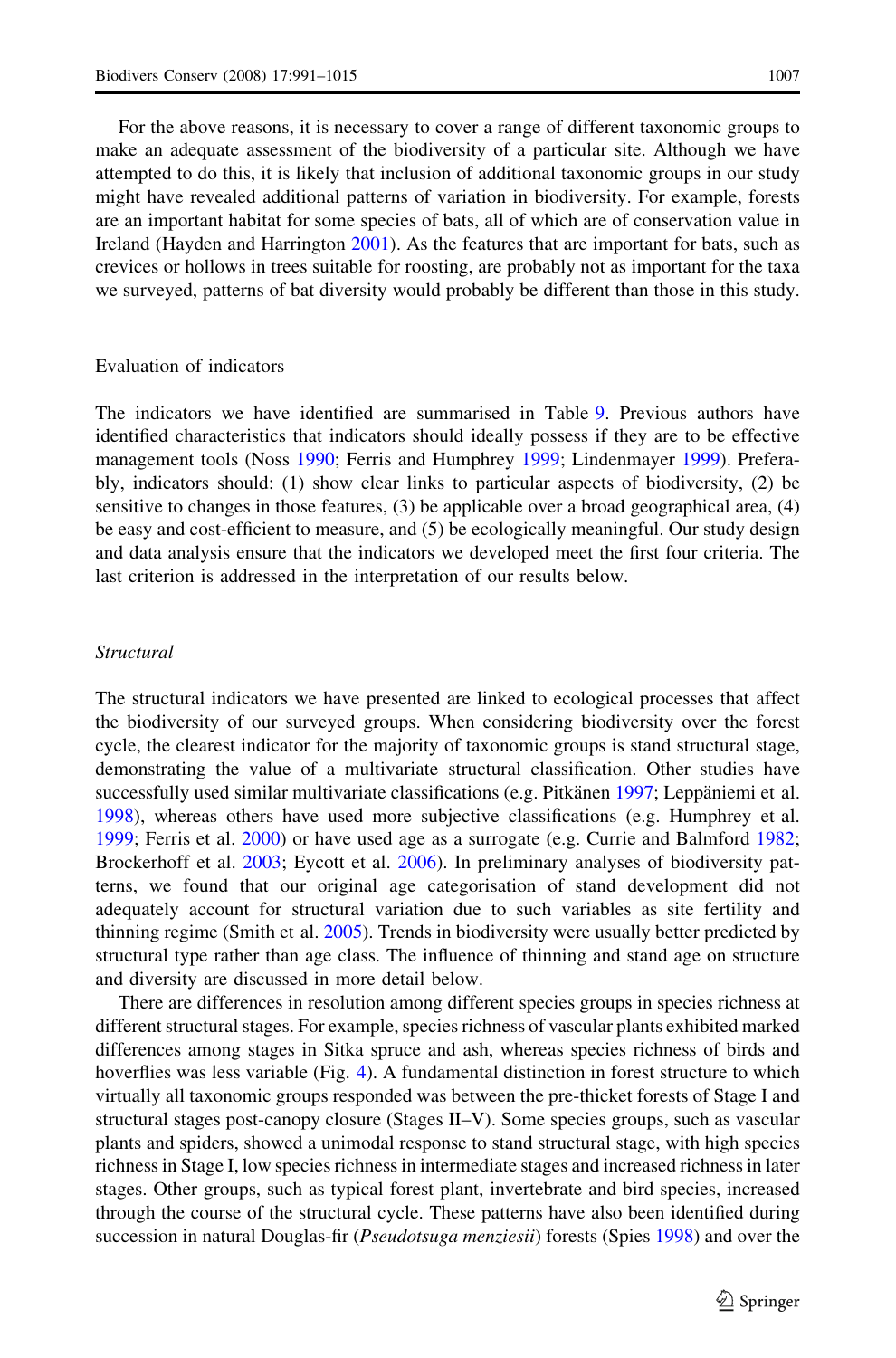| Indicator                              | Taxonomic group                                              |
|----------------------------------------|--------------------------------------------------------------|
| <b>Structural</b>                      |                                                              |
| Structural stage                       | All <sup>a</sup>                                             |
| Canopy openness                        | Vascular plants, spiders, birds                              |
| Shrub cover                            | <b>Birds</b>                                                 |
| Vegetation 11-50 cm tall cover         | Spiders                                                      |
| Conifer litter                         | Forest spiders                                               |
| <b>CWD</b>                             | Bryophytes, saproxylic hoverflies                            |
| Proximity to forest edge               | <b>Birds</b>                                                 |
| Proximity to native woodland           | Forest vascular plants                                       |
| Compositional                          |                                                              |
| $\mathbf{A}$ sh <sup>b</sup>           | Vascular plants, saproxylic hoverflies                       |
| Sitka spruce <sup>c</sup>              | Bryophytes, spiders                                          |
| Bird species (Table 7a) <sup>d</sup>   | <b>Birds</b>                                                 |
| Rubus fruticosus                       | Vascular plants                                              |
| Dryopteris dilatata                    |                                                              |
| Agrostis capillaris                    |                                                              |
| Thuidium tamariscinum <sup>d</sup>     |                                                              |
| Hypnum jutlandicum                     | <b>Bryophytes</b>                                            |
| Dicranum scoparium                     |                                                              |
| Kindbergia praelonga                   |                                                              |
| Plagiothecium undulatum <sup>d</sup> , |                                                              |
| <b>Functional</b>                      |                                                              |
| Stand age                              | Forest bryophytes, forest vascular plants,<br>forest spiders |
| Wet microhabitats                      | Hoverflies                                                   |
| Lower elevation                        | <b>Birds</b>                                                 |
| Higher elevation                       | Ground-nesting birds                                         |
| Available P                            | Vascular plants                                              |
| Thinning frequency                     | All                                                          |

<span id="page-17-0"></span>Table 9 Summary of stand-scale structural, compositional and functional biodiversity indicators and the taxonomic groups to which they apply.

<sup>a</sup> Relationships between biodiversity and stand structural stage vary by taxonomic group and subgroup, particularly forest species. See text for details

**b** Relative to Sitka spruce

<sup>c</sup> Relative to ash

 $d<sup>d</sup>$  As these are all common species, they should be used as targets to be achieved by management rather than indicators of high biodiversity stands

silvicultural cycle in plantation forests in Britain (Hill [1979;](#page-22-0) Ferris et al. [2000](#page-22-0); Eycott et al. [2006\)](#page-22-0) and New Zealand (Brockerhoff et al. [2003](#page-21-0)).

Canopy openness was a key biodiversity indicator for vegetation, particularly vascular plants. Several other indicators of biodiversity for plants, spiders and birds were associated with this key factor, such as cover of shrubs, graminoids, conifer litter and all vegetation 11–50 cm tall. Stands with a more open canopy support greater abundance and diversity of understorey vegetation (Hill [1979](#page-22-0); Ferris et al. [2000;](#page-22-0) Eycott et al. [2006\)](#page-22-0), which have the potential to increase diversity of invertebrates (Day et al. [1993](#page-21-0); Fahy and Gormally [1998;](#page-22-0)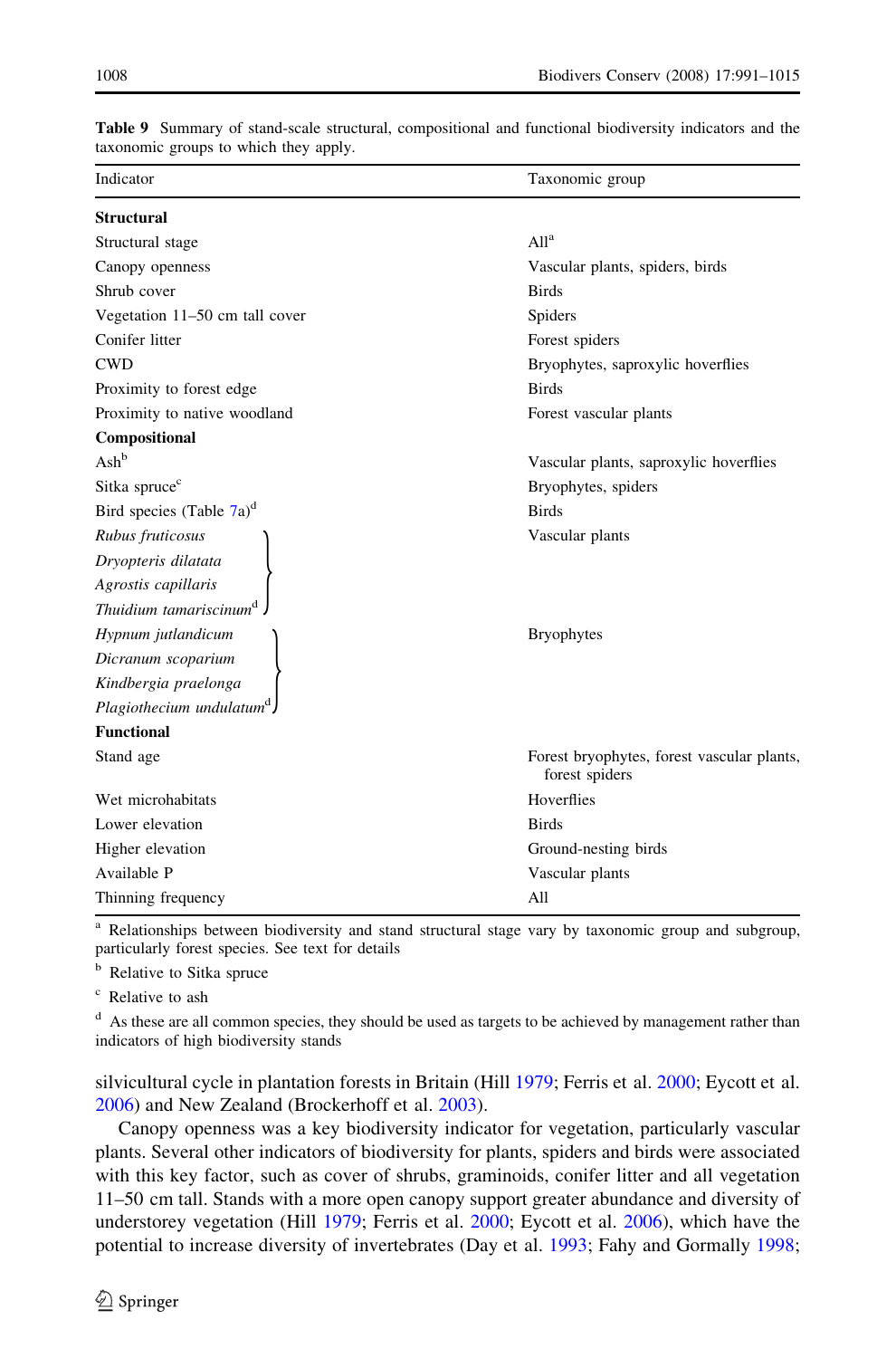Humphrey et al. [1999;](#page-22-0) Oxbrough et al. [2005](#page-23-0)) and birds (Currie and Balmford [1982](#page-21-0); Bibby et al. [1989](#page-21-0); Duffy et al. [1997](#page-21-0); O'Halloran et al. [1999\)](#page-23-0).

Deadwood volumes increased over the forest cycle, as has been noted in previous studies (Spies et al. [1988;](#page-24-0) Spies [1998](#page-24-0); Humphrey and Peace [2003\)](#page-22-0). Biodiversity of bryophytes (total and forest) and saproxylic hoverflies were positively associated with volume of deadwood. Several other studies have found that deadwood is correlated with diversity of bryophytes and lichens (e.g. Engelmark and Hytteborn [1999;](#page-22-0) Humphrey et al.  $2002$ ), fungi (e.g. Humphrey et al.  $2000$ ) and invertebrates (e.g. Berg et al. [1994;](#page-21-0) Similä et al. [2006](#page-23-0)).

The plantation-scale structural indicators—distance to forest edge for birds and distance to and area of native woodland near plantations for forest plants—reflect the availability of additional habitats in the immediate landscape to act as supplementary habitat or population sources. Forest edges may provide habitat for bird species that prefer open or shrubby habitats, and the presence of broadleaf scrub at plantation forest edges would improve the habitat value of the edge for birds (Currie and Balmford [1982;](#page-21-0) Bibby et al. [1989;](#page-21-0) Duffy et al. [1997](#page-21-0); Iremonger et al. [2006](#page-22-0)). Native woodlands in close proximity to plantation forests can act as seed sources for forest plants, which are often dispersal-limited (Ehrlén and Eriksson [2000;](#page-21-0) Verheyen et al. [2003;](#page-24-0) Devlaeminck et al. [2005](#page-21-0)). The same relationship was not observed for forest bryophytes, most likely because bryophyte spores disperse more easily over longer distances.

#### Compositional

For an indicator to be easy and cost-effective to measure, it must be capable of ready assessment by non-specialists (Ferris and Humphrey [1999\)](#page-22-0), such as forest inventory staff or individual landowners. Because of the low species diversity of birds in Ireland and the lack of forest specialists (Wilson et al. [2006\)](#page-24-0), the number of indicator bird species is low (Table [7](#page-14-0)). In fact most of the indicator species are common birds in Ireland and will be familiar to most non-specialists (Coombes et al. [2002](#page-21-0)). The vascular plant and bryophyte species we have listed are readily identifiable with some practice; they are also common species in Ireland. We have not selected any invertebrate species as compositional biodiversity indicators, as they require more time-consuming and expensive sampling methods and are not easily identifiable by non-specialists.

Tree species, a potential compositional indicator, produced contrasting results among species groups. Bryophyte and spider species richness were higher in Sitka spruce stands, vascular plant and saproxylic hoverfly species richness were higher in ash stands and no differences in total hoverfly or bird species richness were observed between tree species (Table [6](#page-10-0)). These results can be explained by the biology of the different taxonomic groups. A greater diversity of vascular plants is facilitated by the lighter ash canopy and also by the more fertile conditions in which the ash stands occurred. Bryophyte species richness is encouraged by the high humidity and lower competition from larger plants in spruce stands. Species richness in spiders is strongly influenced by vegetation structure (Greenstone [1984;](#page-22-0) Dennis et al. [1998;](#page-21-0) McNett and Rypstra [2000\)](#page-23-0), and it is likely that the reduction in cover of larger plants in spruce stands facilitated development of ground and lower field layer vegetation that favours ground-dwelling spiders. Our results, however, cannot be extrapolated to other broadleaved or coniferous tree species. For example, the number of plant-feeding invertebrate species—which form part of the diet of spiders and birds—associated with ash in Britain is relatively low compared to other native broadleaved trees (Key [1995](#page-22-0)). Therefore,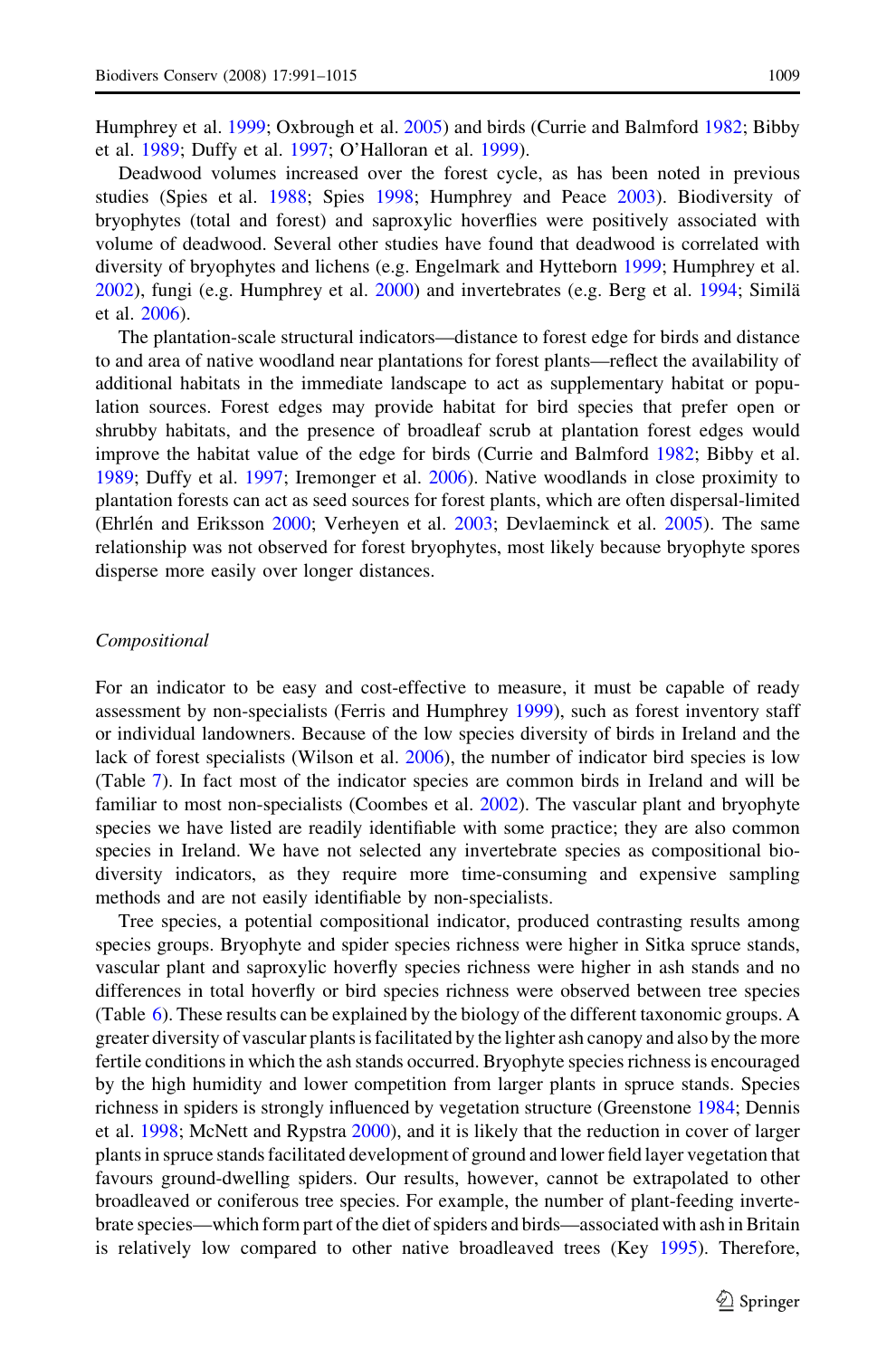comparisons between Sitka spruce and plantations of other native broadleaved tree species might produce greater contrasts in biodiversity than those we found. Oak (*Quercus* spp.) and birch (Betula spp.) would be particularly interesting to study in this context as they support high numbers of plant-feeding invertebrate species (Jones [1959](#page-22-0); Atkinson [1992;](#page-21-0) Key [1995](#page-22-0)). While some invertebrate species may specialise on other conifer species, differences in forest structure may have a more important potential effect on biodiversity. In particular, pines (*Pinus* spp.) and larches (*Larix* spp.) tend to allow greater light penetration through the canopy and therefore allow greater development of vascular ground flora during the middle part of the forest cycle (Hill [1979;](#page-22-0) Ferris et al. [2000;](#page-22-0) French et al. [in press\)](#page-22-0).

# Functional

Stand age was an adequate positive biodiversity indicator only for forest plants and forest spiders and a negative indicator for birds in intermediate-aged stands, especially species characteristic of open habitats. The increase of forest plant and spider species richness is the result of dispersal and colonisation of a suitable habitat, successional processes seen in natural forests and also in plantation forests. Previous research in Britain (Hill and Jones, [1978;](#page-22-0) Ferris et al. [2000\)](#page-22-0) and New Zealand (Brockerhoff et al. [2003\)](#page-21-0) has also found that mature plantations of native and exotic species can acquire floras characteristic of native forests. In our study, the flora of mature spruce plantations somewhat resembles that of native acid oak woodland and the flora of mature ash plantations is similar to that in seminatural ash-hazel woodland (French et al. [in press\)](#page-22-0). Dispersal is an important mechanism in the succession of forest vascular plants, as demonstrated by the relationship with proximity to old woodland. For spiders, whose young can disperse long distances by ballooning, a more important factor may be the development of suitable habitat in the form of high cover of conifer litter or bryophytes (Table [9;](#page-17-0) Oxbrough et al. [2005\)](#page-23-0). For birds, dispersal is likely to be much less important than the development of suitable or unsuitable forest structures with age. Tree size and density were strongly correlated with stand age (Tables [2](#page-8-0) and [4](#page-9-0)), and it is these factors that are probably responsible for the negative relationship between open-habitat bird species richness and age. In contrast, canopy cover was less well correlated with stand age, and species groups strongly influenced by canopy cover will as a result have weaker relationships with stand age.

One functional process that is partly responsible for the lower correlation between stand age and canopy cover is thinning. Thinning operations decrease canopy cover, at least temporarily, promote larger diameter trees in the longer term and increase deadwood volume. It was not possible to analyse the relationships between thinning and biodiversity explicitly because of the difficulty in obtaining stand-specific information on thinning regime. However, such information as we were able to obtain suggests that Stage II and III Sitka spruce stands were mainly unthinned and that Stage V spruce stands had been subjected to at least three thinning operations. Therefore, thinning can be considered an indicator of biodiversity in Sitka spruce forests (Table [9](#page-17-0)). In contrast, Brockerhoff et al. ([2003\)](#page-21-0) in New Zealand found that more heavily thinned stands supported a greater proportion of exotic species than more dense stands; however, maximum canopy closure in their pine stands was 80%, lower than the average in our Stage III stands. As thinning is a management practice, it is the easiest of our functional indicators to change and may be the most efficient method of influencing stand biodiversity. We recommend that spruce plantations be thinned early and at regular intervals so as to prevent complete canopy closure (Smith et al. [2005\)](#page-23-0).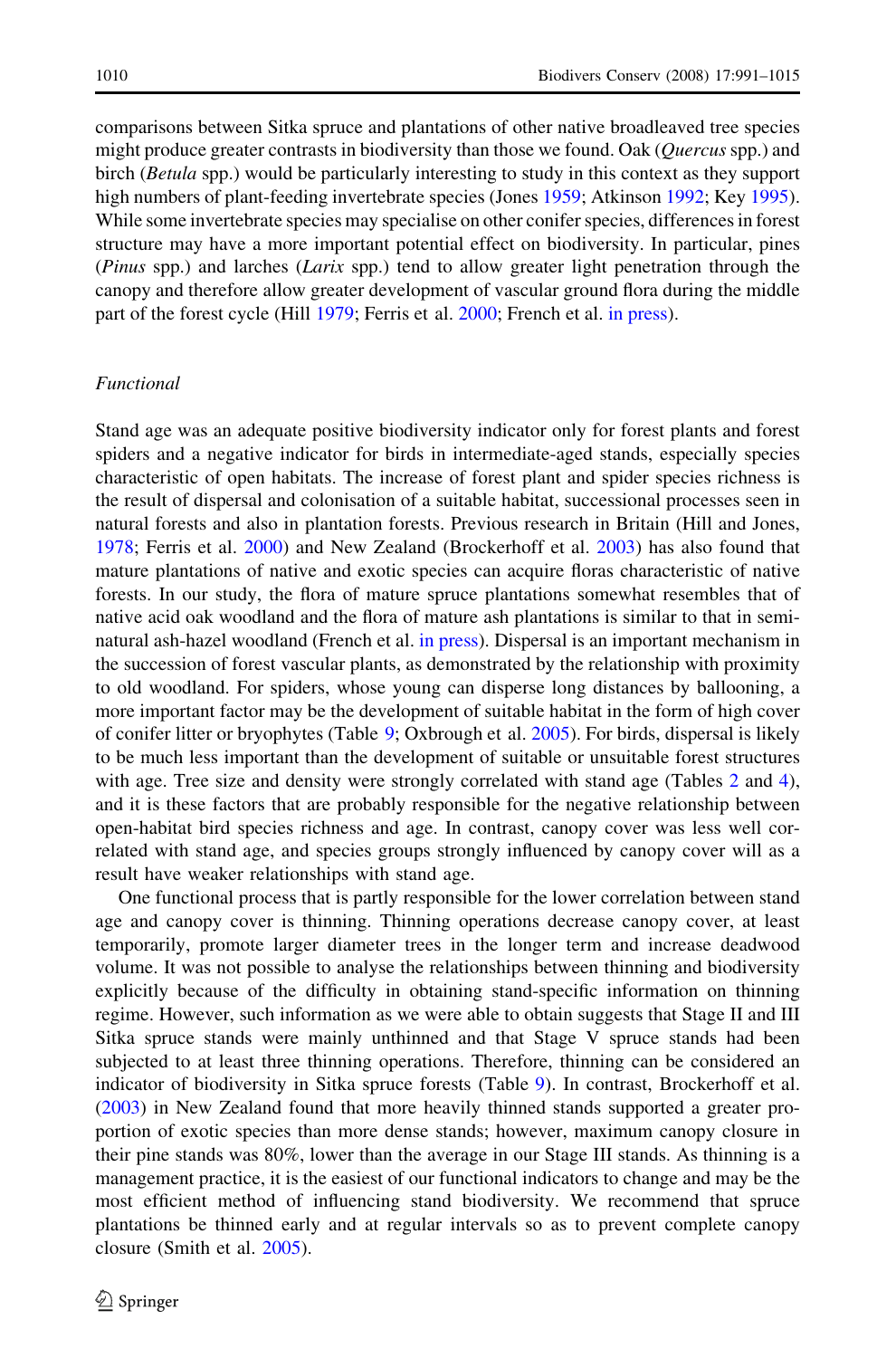We identified few other functional indicators, possibly in part as a result of our strategy of clustering sites to reduce environmental variation. The presence of wet microhabitats, such as flushes and temporary ponds or streams, in plantation forests increased hoverfly biodiversity by meeting the habitat requirements for the larval stages of a particular set of species. Wet microhabitats may also increase stand biodiversity of other plant or animal species groups. Wet spruce sites also supported higher amounts of deadwood, due to greater frequency of windthrow, and thereby greater diversity of saproxylic hoverflies (Table [8](#page-15-0)). Site elevation as an indicator of bird diversity appears to reflect the differences between upland and lowland plantations and surrounding landscapes. Higher available P in Stage V Sitka spruce stands indicates greater richness of vascular plants, perhaps because greater soil fertility permits coexistence of a wider range of species. Eycott et al. ([2006](#page-22-0)) also found that more fertile sites supported higher vascular plant species richness in pine plantations in lowland England, and Similä et al. ([2006\)](#page-23-0) reached the same conclusion in managed boreal forests in Finland. Our sites were of low overall fertility, however, and the true relationship between fertility and vascular plant diversity may be unimodal rather than linear (Grime [1979](#page-22-0); Pausas and Austin [2001\)](#page-23-0).

#### Using indicators

The biodiversity indicators we identify (Table [9\)](#page-17-0) can be used to assess the effect of site management practices on biodiversity and to identify sites that are potentially of high biodiversity value. Used as the former, they are targets to be achieved by management. Presence of few or no indicators in forest stands suggests that management methods should be improved; the indicators also provide information on the changes required. Forest stands identified as being of potentially high biodiversity can be surveyed and assessed more thoroughly, and management for biodiversity can be prioritised in forest planning and operations. Indicators cannot substitute for thorough ecological surveys, particularly when sites of major biodiversity importance may be involved, but they can be employed as a first step in management assessment or in identifying sites of biodiversity value. These indicators cannot identify sites where rare species are present, a failure general to the indicator approach (Niemi and McDonald [2004](#page-23-0)).

Our indicators should be considered preliminary until they are verified using independent data (Noss [1990](#page-23-0)). In addition, the context in which they have been identified, i.e. first rotation Sitka spruce and ash stands managed under a clearfelling system, must be taken into consideration. These indicators should generally be employed at the stand level, rather than at the level of the whole plantation or landscape. They should be used in conjunction: in general, it is misleading to label a stand as having high biodiversity (or not) on the basis of just one or two indicators. We recommend the presence of at least four indicators from two or more groups (compositional, structural and functional) as a general guideline for designating sites or stands as potentially having high biodiversity. We are not aware of any similar recommendations regarding the number of indicators required for a favourable biodiversity assessment.

### Conclusions

We have developed a set of provisional, stand-scale indicators of biodiversity for Sitka spruce and ash plantation forests for use in Ireland; they are likely to be applicable over a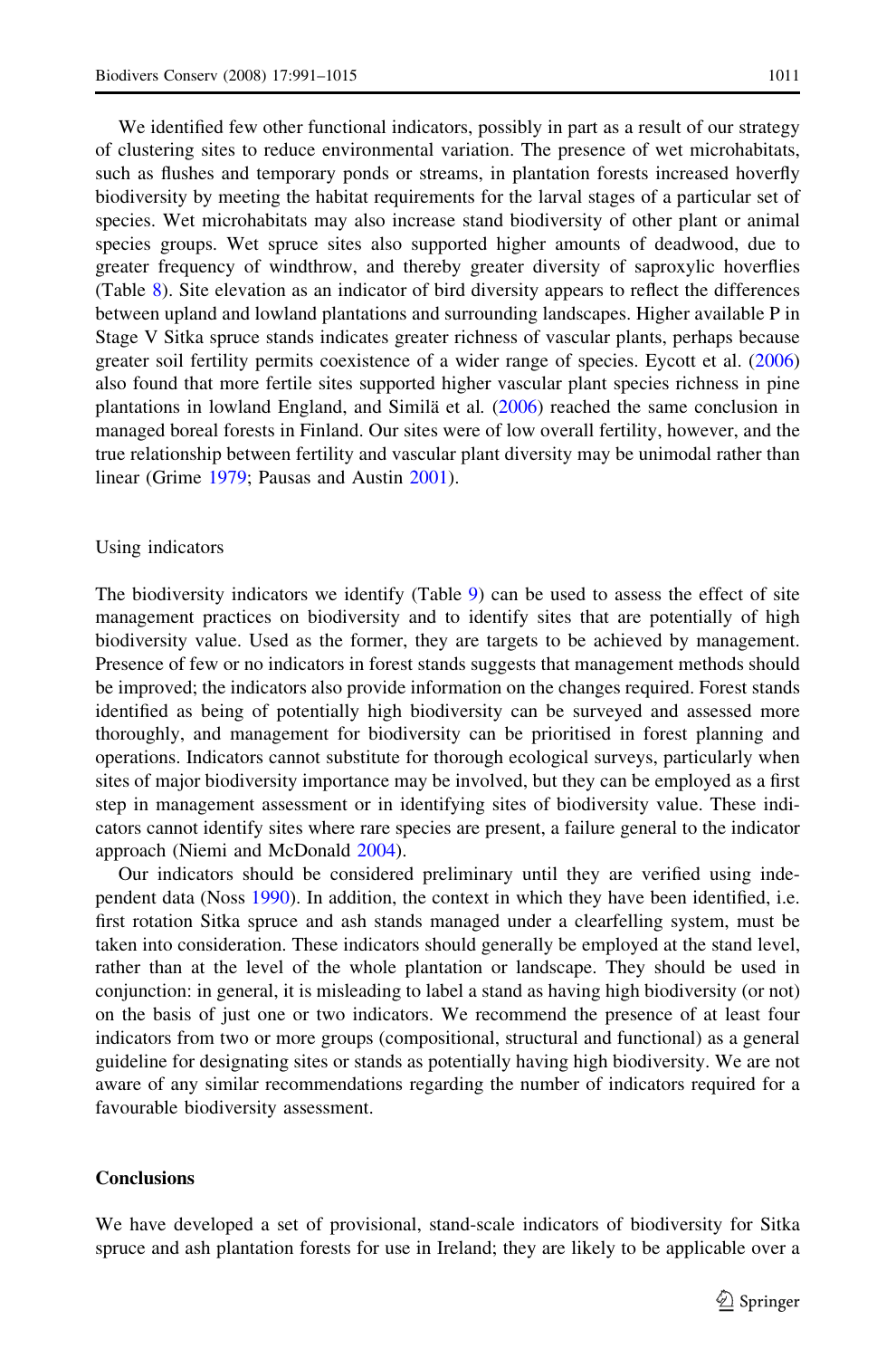<span id="page-21-0"></span>wider area with similar climates, such as northern Britain. The approach we have used to develop indicators has a wider potential for application. The indicators can be employed by non-specialists as a first step in identifying potentially high biodiversity stands or assessing the biodiversity implications of management interventions. Structural and functional indicators are particularly useful, as their assessment is often relatively simple. Functional indicators can represent management interventions, such as thinning, that can be changed if required; structural indicators provide targets for management to reach. Stand structure strongly affects species richness. A multivariate classification of stand structure into a small number of stages can be used to summarise biodiversity changes over the forest cycle. As species groups vary in their response to changes in stand structure, caution is required when using one group as a surrogate for the biodiversity of another.

Acknowledgements We thank Pat Neville and Aileen O'Sullivan for their help in all aspects of our work and Conor Clenaghan, John Cross, Jonathan Humphrey and Tor-Björn Larsson for advice on the design of this project. We are grateful to Coillte and private landowners for access to their forest plantations and information on site management. We thank Jacqueline Bolli, Maire Buckley, Noirín Burke, John Cleary, Sinéad Cummins, Gerry Farrell and Richard Jack for assistance in the field and with sample sorting. Two anonymous reviewers provided helpful comments on an earlier draft. This study is a contribution from the BIOFOREST Project, funded by the National Development Plan through the Council on Forest Research and Development (COFORD) and the Environmental Protection Agency (EPA).

## References

- Allen SE, Grimshaw HM, Rowland AP (1986) Chemical analysis. In: Moore PD, Chapman SB (eds) Methods in plant ecology. Blackwell, Oxford, pp 285–344
- Anand M, Laurence S, Rayfield B (2005) Diversity relationships among taxonomic groups in recovering and restored forests. Conserv Biol 19:955–962
- Atkinson MD (1992) Biological flora of the British isles: Betula pendula Roth (B. verrucosa ehrh.) and B. pubescens Ehrh. J Ecol 80:837–870
- Beaman M (1994) Palearctic birds. Harrier, Stonyhurst
- Berg Å, Ehnström B, Gustafsson L et al (1994) Threatened plant, animal, and fungus species in swedish forests: distribution and habitat associations. Conserv Biol 8:718–731
- Bibby C, Burgess ND, Hill DA (1992) Bird census techniques. Academic Press, London
- Bibby CJ, Bain CG, Burges DJ (1989) Bird communities of highland birchwoods. Bird Study 36:123–133
- Brockerhoff EG, Ecroyd CE, Leckie AC et al (2003) Diversity and succession of adventive and indigenous vascular understorey plants in Pinus radiata plantation forests in New Zealand. For Ecol Manage 185:307–326
- Coombes RH, Crowe O, Lysaght L et al (2002) Countryside bird survey report 1998–2000. Bird Watch Ireland, Dublin
- Cross JR (1998) An outline and map of the potential natural vegetation of Ireland. Appl Veg Sci 1:241–252
- Currie FA, Balmford R (1982) The value to birdlife of retaining small conifer stands beyond normal felling age within forests. Q J For 76:153–160
- Curtis D (1980) Pitfalls in spider community studies. J Arach 8:271–280
- Day KR, Marshall S, Heaney C (1993) Associations between forest type and invertebrates: ground beetle community patterns in a natural oakwood and juxtaposed conifer plantations. Forestry 66:37–50
- Dennis P, Young M, Gordon I (1998) Distribution and abundance of small insects and arachnids in relation to structural heterogeneity of grazed, indigenous grasslands. Ecol Entomol 23:253–264
- Devlaeminck R, Bossuyt B, Hermy M (2005) Seed dispersal from a forest into adjacent cropland. Agric Ecosys Environ 107:57–64
- Duffy BL, O'Halloran J, Kelly TCK et al (1997) The breeding bird communities of Balrath wood, Co. Meath, 1996: a preliminary investigation. Ir For 54:2–8
- Dufrêne M, Legendre P (1997) Species assemblages and indicator species: the need for a flexible asymmetric approach. Ecol Monogr 67:345–366
- Ehrlén J, Eriksson O (2000) Dispersal limitation and patch occupancy in forest herbs. Ecology 81:1667-1674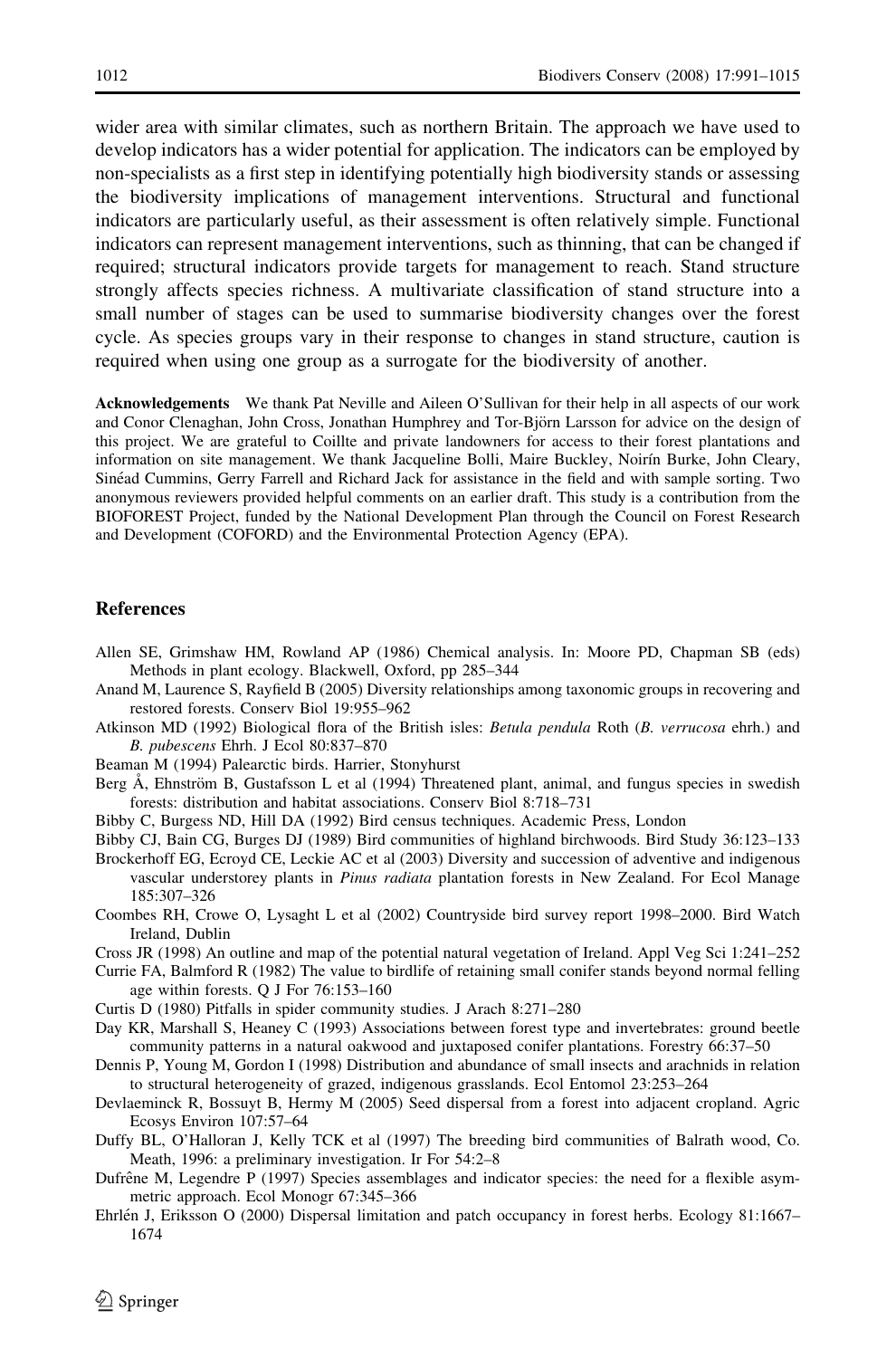<span id="page-22-0"></span>Engelmark O, Hytteborn H (1999) Coniferous forests. Acta Phytogeogr Suec 84:55–74

- Eycott AE, Watkinson AR, Dolman PM (2006) Ecological patterns of plant diversity in a plantation forest managed by clearfelling. J Appl Ecol 43:1160–1171
- Fahy O, Gormally M (1998) A comparison of plant and beetle communities in an Irish oak woodland with a nearby by conifer plantation and clearfelled site. For Ecol Manage 110:263–273
- Ferris R, Humphrey JW (1999) A review of potential biodiversity indicators for application in British forests. Forestry 72:313–328
- Ferris R, Peace AJ, Humphrey JW, et al (2000) Relationships between vegetation, site type and stand structure in coniferous plantations in Britain. For Ecol Manage 136:35–51
- Forest Service (2000a) Afforestation grant and premium schemes. Forest Service, Johnstown Castle
- Forest Service (2000b) Code of best forest practice– Ireland. Forest Service, Johnstown Castle
- Forest Service (2000c) Forest biodiversity guidelines. Forest Service, Johnstown Castle
- Forest Service (2006) Forest environment protection (afforestation) scheme. Forest Service, Johnstown Castle

Forestry Commission (2004) The UK forestry standard. Forestry Commission, Edinburgh

- French LJ, Smith GF, Kelly DL et al (in press) Ground flora communities in temperate oceanic plantation forests and the influence of silvicultural, geographic and edaphic factors. For Ecol Manage
- Gaston KJ (1996) Species richness: measure and measurement. In: Gaston KJ (ed) Biodiversity: a biology of numbers and difference. Blackwell Science, Oxford, pp 396
- Greenstone M (1984) Determinants of web spider species diversity: vegetation structural diversity vs. prey availability. Oecologia 62:299–304

Grime JP (1979) Plant strategies and vegetation processes. Wiley & Sons, Chichester

- Halpern CB, Spies TA (1995) Plant species diversity in natural and managed forests of the Pacific northwest. Ecol Appl 5:913–934
- Hayden T, Harrington R (2001) Exploring Irish mammals. Town House, Dublin
- Hill MO (1979) The development of flora in even-aged plantations. In: Ford ED, Malcolm DC, Atterson J (eds) The ecology of even aged plantations. Institute for Terrestrial Ecology, Cambridge, pp 175–192
- Hill MO, Jones EW (1978) Vegetation changes resulting from afforestation of rough grazing in Caeo Forest, South Wales. J Ecol 66:433–456
- Hodge SJ, Peterken GF (1998) Deadwood in British forests: Priorities and a strategy. Forestry 71:99–112
- Howard PC, Viskanic P, Davenport TRB et al (1998) Complementarity and the use of indicator groups for reserve selection in Uganda. Nature 394:472–475
- Humphrey JW (2005) Benefits to biodiversity from developing old-growth conditions in British upland spruce plantations: a review and recommendations. Forestry 78:33–53
- Humphrey JW, Davey S, Peace AJ et al (2002) Lichens and bryophyte communities of planted and seminatural forests in Britain: the influence of site type, stand structure and deadwood. Biol Conserv 107:165–180
- Humphrey JW, Hawes C, Peace AJ et al (1999) Relationships between insect diversity and habitat characteristics in plantation forests. For Ecol Manage 113:11–21
- Humphrey JW, Newton AC, Peace AJ et al (2000) The importance of conifer plantations in northern Britain as a habitat for native fungi. Biol Conserv 96:241–252
- Humphrey JW, Peace AJ (2003) Deadwood. In: Humphrey J, Ferris R, Quine C (eds) Biodiversity in Britain's planted forests. Forestry Commission, Edinburgh, pp 41–49
- Iremonger S, Gittings T, Smith GF et al (2006) Investigation of experimental methods to enhance biodiversity in plantation forests. Report for COFORD and EPA, Dublin
- Iremonger S, O'Halloran J, Kelly DL et al (2007) Biodiversity in Irish plantation forests. Environmental Protection Agency, Dublin

Jones EW (1959) Biological flora of the British isles: Quercus L. J Ecol 47:169–222

- Jonsson BG, Jonsell M (1999) Exploring potential biodiversity indicators in boreal forests. Biodivers Cons 8:1417–1433
- Kati V, Devillers P, Dufrêne M, et al (2004) Testing the value of six taxonomic groups as biodiversity indicators at a local scale. Conserv Biol 18:667–675
- Kelly DL (1981) The native forest vegetation of Killarney, south-west Ireland: an ecological account. J Ecol 69:437–472
- Kelly DL (2005) Woodland on the western fringe: Irish oakwood diversity and the challenges of conservation. Bot J Scot 57:21–40
- Key RS (1995) Invertebrate conservation and new woodland in Britain. In: Ferris-Kaan R (ed) The ecology of woodland creation. John Wiley & Sons, Chichester
- Larsson T-B (2001) Biodiversity evaluation tools for European forests. Ecological bulletins, vol 50. Blackwell, Oxford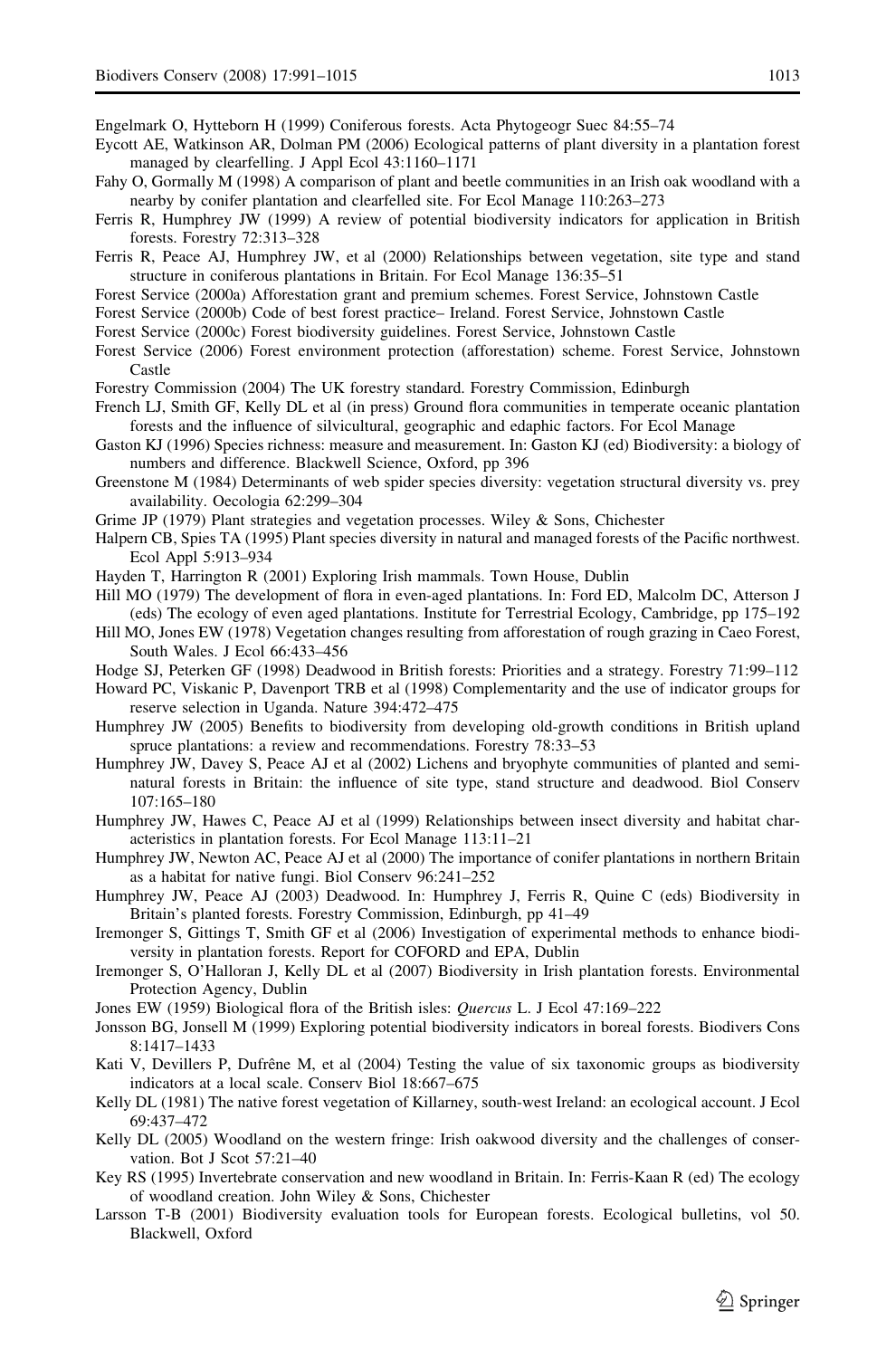<span id="page-23-0"></span>Lawton JH, Bignell DE, Bolton B et al (1998) Biodiversity inventories, indicator taxa and effects of habitat modification in tropical forest. Nature 391:72–76

- Legendre P, Legendre L (1998) Numerical ecology. Developments in environmental modelling, vol 20. 2nd English edn. Elsevier, Amsterdam
- Leppäniemi P, Hallikainen V, Mikkola K et al (1998) Forest structure classes in central Finnish Lapland. Scand J For Res 13:442–450
- Lindenmayer DB (1999) Future directions for biodiversity conservation in managed forests: indicator species, impact studies and monitoring programs. For Ecol Manage 115:277–287
- Lindenmayer DB, Franklin JF, Fischer J (2006) General management principles and a checklist of strategies to guide forest biodiversity conservation. Biol Conserv 131:433–445
- Lindenmayer DB, Margules CR, Botkin DB (2000) Indicators of biodiversity for ecologically sustainable forest management. Conserv Biol 14:941–950
- Magurran AE (2004) Measuring biological diversity. Blackwell Publishing, Oxford
- McCune B, Mefford MJ (1997) PC-ORD for Windows, version 4.25. MjM Software, Glenedon Beach, Oregon
- McElhinny C, Gibbons P, Brack C et al (2005) Forest and woodland stand structural complexity: its definition and measurement. For Ecol Manage 218:1–24
- McNett B, Rypstra A (2000) Habitat selection in a large orb-weaving spider: vegetational complexity determines site selection and distribution. Ecol Entomol 25:423–432
- Mueller-Dombois D, Ellenberg H (1974) Aims and methods of vegetation ecology. Wiley, New York
- Negi HR, Gadgil M (2002) Cross-taxon surrogacy of biodiversity in the Indian Garhwal Himalaya. Biol Conserv 105:143–155
- Niemela J, Haila Y, Punttila P (1996) The importance of small-scale heterogeneity in boreal forest-floor invertebrates across the succession gradient. Ecography 19:352–368
- Niemi GJ, McDonald ME (2004) Application of ecological indicators. Annu Rev Ecol Evol Syst 35:89–111
- Noss RF (1990) Indicators for monitoring biodiversity: a hierarchical approach. Conserv Biol 4:355–364
- Noss RF (1999) Assessing and monitoring forest biodiversity: a suggested framework and indicators. For Ecol Manage 115:135–146
- O'Halloran J, Gittings T, Smith GF et al (2004) Biodiversity of plantation forests in Ireland: Bioforest project. In: MacLennan L (ed) Opportunities for Biodiversity Enhancement in Plantation Forests. COFORD, Dublin, Cork, pp 29–38
- O'Halloran J, Walsh PM, Giller PS et al (1999) An assessment of avian biodiversity and opportunities for enhancement in Ireland's forests: preliminary results. Ir For 55:2–14
- Oertli S, Müller A, Steiner D et al (2005) Cross-taxon congruence of species diversity and community similarity among three insect taxa in a mosaic landscape. Biol Conserv 126:195–205
- Oxbrough AG, Gittings T, O'Halloran J et al (2005) Structural indicators of spider communities across the forest plantation cycle. For Ecol Manage 212:171–183
- Pausas JG, Austin MP (2001) Patterns of plant species richness in relation to different environments: an appraisal. J Vegetat Sci 12:153–166
- Pharo EJ, Beattie AJ, Binns D (1999) Vascular plant diversity as a surrogate for bryophyte and lichen diversity. Conserv Biol 13:282–292
- Pithon J, O'Halloran J, Moles R (2005) The influence of coniferous afforestation on lowland farmland bird communities in Ireland: different seasons and landscape contexts. Landscape Urban Plann 71:91–103
- Pitkänen S (1997) Correlation between stand structure and ground vegetation: an analytical approach. Plant Ecol 131:109–126
- Prendergast JR, Quinn RM, Lawton JH et al (1993) Rare species, the coincidence of diversity hotspots and conservation strategies. Nature 365:335–337
- Sætersdal M, Gjerde I, Blom HH et al (2003) Vascular plants as a surrogate species group in complementary site selection for bryophytes, macrolichens, spiders, carabids, staphylinids, snails, and wood living polypore fungi in a northern forest. Biol Conserv 115:21–31
- Similä M, Kouki J, Mönkkönen M et al (2006) Co-variation and indicators of species diversity: can richness of forest-dwelling species be predicted in northern boreal forests? Ecol Indicators 6:686–700
- Smith AJE (2004) The moss flora of Britain and Ireland. 2nd edn. Cambridge University Press, Cambridge Smith G, Gittings T, Wilson M et al (2005) Assessment of biodiversity at different stages of the forest cycle.
	- Report for COFORD and EPA, Dublin [http://www.coford.ie/iopen24/pub/pub/Project\\_files/](http://www.coford.ie/iopen24/pub/pub/Project_files/312Report.pdf) [312Report.pdf](http://www.coford.ie/iopen24/pub/pub/Project_files/312Report.pdf)
- Sneath PHA, Sokal RR (1973) Numerical taxonomy. W.H. Freeman, San Francisco
- Sokal RR, Rohlf FJ (1995) Biometry. 3rd edn. W.H. Freeman and Co., New York
- Sommagio D (1999) Syrphidae: can they be used as environmental bioindicators? Agric Ecosys Environ 74:343–356